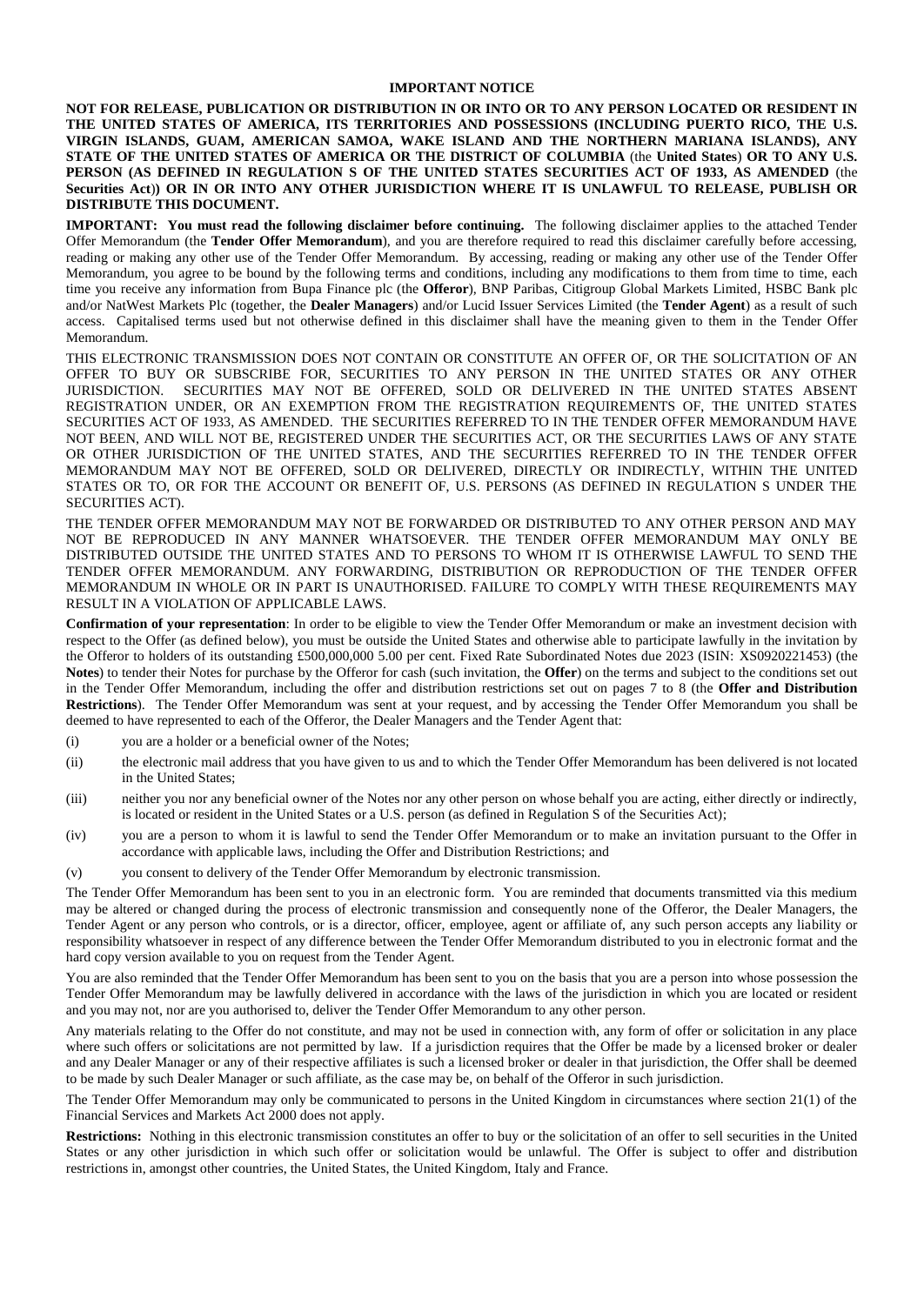**The distribution of the Tender Offer Memorandum in certain jurisdictions may be restricted by law. Persons into whose possession the Tender Offer Memorandum comes are required by the Offeror, the Dealer Managers and the Tender Agent to inform themselves about, and to observe, any such restrictions.**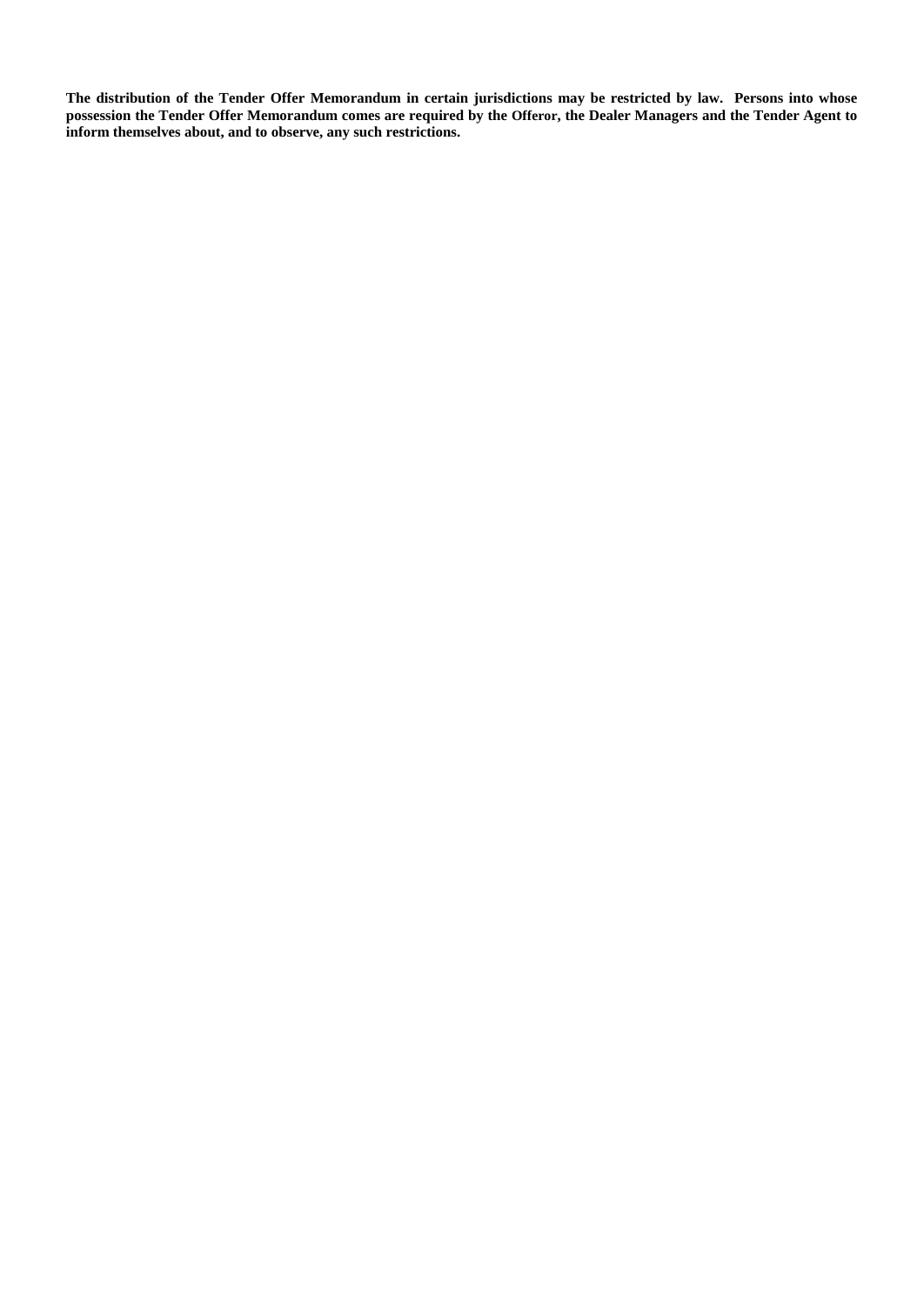**NOT FOR RELEASE, PUBLICATION OR DISTRIBUTION IN OR INTO OR TO ANY PERSON LOCATED OR RESIDENT IN THE UNITED STATES OF AMERICA, ITS TERRITORIES AND POSSESSIONS (INCLUDING PUERTO RICO, THE U.S. VIRGIN ISLANDS, GUAM, AMERICAN SAMOA, WAKE ISLAND AND THE NORTHERN MARIANA ISLANDS), ANY STATE OF THE UNITED STATES OF AMERICA OR THE DISTRICT OF COLUMBIA** (the **United States**) **OR TO ANY U.S. PERSON (AS DEFINED IN REGULATION S OF THE UNITED STATES SECURITIES ACT OF 1933, AS AMENDED** (the **Securities Act**)**) OR IN OR INTO ANY OTHER JURISDICTION WHERE IT IS UNLAWFUL TO RELEASE, PUBLISH OR DISTRIBUTE THIS DOCUMENT.**

# **TENDER OFFER MEMORANDUM dated 14 September 2021.**

# **THIS DOCUMENT IS IMPORTANT AND REQUIRES IMMEDIATE ATTENTION.**

Invitation by

# **Bupa Finance plc**

(*incorporated with limited liability in England and Wales with registered number 02779134*) (the **Offeror**)

to the holders of its outstanding

# **£500,000,000 5.00 per cent. Fixed Rate Subordinated Notes due 2023**

(the **Notes**)

to tender such Notes for purchase by the Offeror for cash subject to satisfaction (or waiver) of the New Issue Condition (as defined below) and the other conditions described in this Tender Offer Memorandum

| <b>Description</b>                                                          | ISIN/                      | <b>Outstanding Nominal</b> | <b>Benchmark Security</b>                                         | <b>Purchase</b> | <b>Target Acceptance</b>                                                              |
|-----------------------------------------------------------------------------|----------------------------|----------------------------|-------------------------------------------------------------------|-----------------|---------------------------------------------------------------------------------------|
| of the Notes                                                                | Common Code                | Amount                     |                                                                   | <b>Spread</b>   | Amount                                                                                |
| £500,000,000 5.00 per<br>cent. Fixed Rate<br>Subordinated Notes due<br>2023 | XS0920221453/<br>092022145 | £500,000,000               | UK Treasury 0.125%<br>due January 2023<br>(ISIN:<br>GB00BL68HG94) | $45$ bps        | Subject as set out<br>herein, up to<br>£250,000,000 in<br>aggregate nominal<br>amount |

# **THE OFFER BEGINS ON THE DATE OF THIS TENDER OFFER MEMORANDUM AND WILL EXPIRE AT 4.00 P.M. (LONDON TIME) ON 21 SEPTEMBER 2021, UNLESS EXTENDED, RE-OPENED OR TERMINATED AS PROVIDED IN THIS TENDER OFFER MEMORANDUM.**

**THE DEADLINES SET BY ANY INTERMEDIARY OR CLEARING SYSTEM WILL BE EARLIER THAN THIS DEADLINE.**

*Dealer Managers*

**BNP PARIBAS Citigroup HSBC NatWest Markets**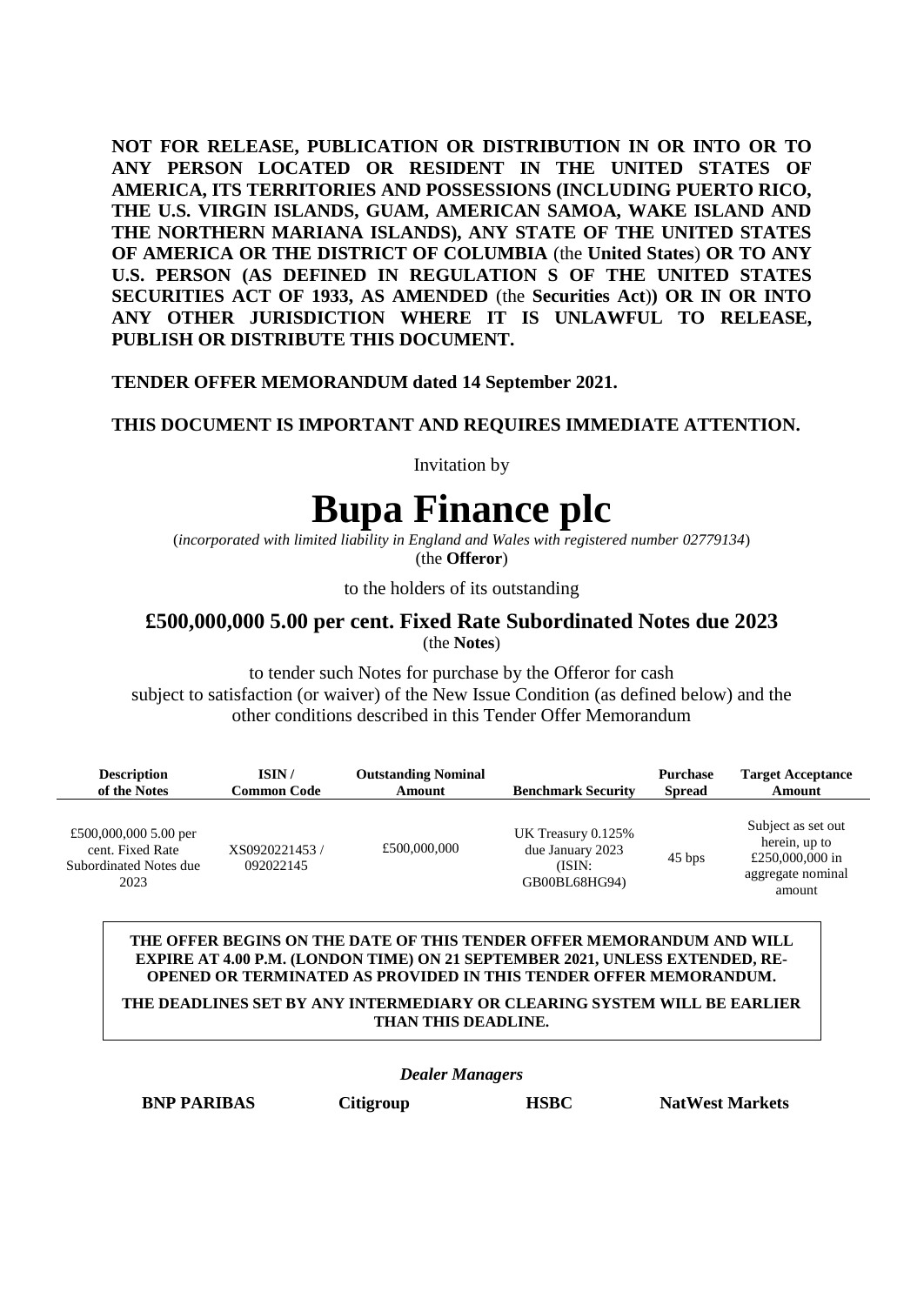# **THE OFFER**

**This Tender Offer Memorandum contains important information which should be read carefully before any decision is made with respect to the Offer (as defined below). If any Holder (as defined below) is in any doubt as to the contents of this Tender Offer Memorandum or the action it should take, it is recommended to seek its own financial and legal advice, including in respect of any tax consequences, immediately from its broker, bank manager, solicitor, accountant or other independent financial, tax or legal adviser. Any individual or company whose Notes are held on its behalf by a broker, dealer, bank, custodian, trust company or other nominee or intermediary must contact such entity if it wishes to tender such Notes pursuant to the Offer. The distribution of this document in certain jurisdictions may be restricted by law (see** "*Offer and Distribution Restrictions*"**). None of BNP Paribas, Citigroup Global Markets Limited, HSBC Bank plc and/or NatWest Markets Plc** (together, the **Dealer Managers**)**, Lucid Issuer Services Limited** (the **Tender Agent**) **or the Offeror (or any of their respective directors, officers, employees, agents or affiliates) makes any recommendation as to whether holders of Notes should tender Notes pursuant to the Offer. None of the Offeror, the Dealer Managers or the Tender Agent (or any of their respective directors, officers, employees, agents or affiliates) is providing Holders with any legal, business, tax or other advice in this Tender Offer Memorandum. Holders should consult with their own advisers as needed to assist them in making an investment decision and to advise them whether they are legally permitted to tender Notes for cash.**

The Offeror invites, subject to the offer restrictions referred to in "*Offer and Distribution Restrictions*", all holders of the Notes (the **Holders**) to tender their Notes for purchase by the Offeror for cash (such invitation, the **Offer**). The Offer is made on the terms and subject to the conditions set out in this Tender Offer Memorandum.

*Before making a decision whether to tender Notes pursuant to the Offer, Holders should carefully consider all of the information in this Tender Offer Memorandum and, in particular, the risk factors described in* "*Risk Factors and Other Considerations*"*.* 

Capitalised terms used in this Tender Offer Memorandum have the meaning given in "*Definitions*", and any other definitions of such terms are for ease of reference only and shall not affect their interpretation*.*

# **Rationale for the Offer**

The Offer, in conjunction with the issuance of the New Notes (as defined below), is being made as part of the Group's proactive management of its funding and capital structure. The overall transaction is intended to increase the Group's financial flexibility by establishing access to the Restricted Tier 1 capital market and create additional Tier 2 Capital headroom, whilst also offering a liquidity event for current holders of the Notes.

Notes purchased by the Offeror pursuant to the Offer are expected to be cancelled and will not be re-issued or re-sold.

# **Purchase Price**

The Offeror will pay for any Notes validly tendered and accepted for purchase by it pursuant to the Offer a purchase price for such Notes (the **Purchase Price**) to be determined at or around 12.00 p.m. (London time) on 22 September 2021 (the **Pricing Time**) in the manner described in this Tender Offer Memorandum by reference to the sum (such sum, the **Purchase Yield**) of (i) the purchase spread of 45 bps (the **Purchase Spread**) and (ii) the Benchmark Security Rate.

The Purchase Price will be determined in accordance with market convention and expressed as a percentage of the nominal amount of the Notes accepted for purchase pursuant to the Offer (rounded to the nearest 0.001 per cent., with 0.0005 per cent. rounded upwards), and is intended to reflect a yield to maturity of the Notes on the Settlement Date equal to the Purchase Yield. Specifically, the Purchase Price will equal (a) the value of all remaining payments of nominal and interest on the Notes up to and including the maturity date for the Notes, discounted to the Settlement Date at a discount rate equal to the Purchase Yield, minus (b) Accrued Interest.

# **Accrued Interest**

The Offeror will also pay an Accrued Interest Payment in respect of any Notes accepted for purchase pursuant to the Offer.

# **Final Acceptance Amount and Scaling**

The Offeror proposes to accept for purchase pursuant to the Offer up to £250,000,000 in aggregate nominal amount of the Notes (the **Target Acceptance Amount**), although the Offeror reserves the right, in its sole discretion, to accept significantly more or significantly less than (or none of) the Target Acceptance Amount for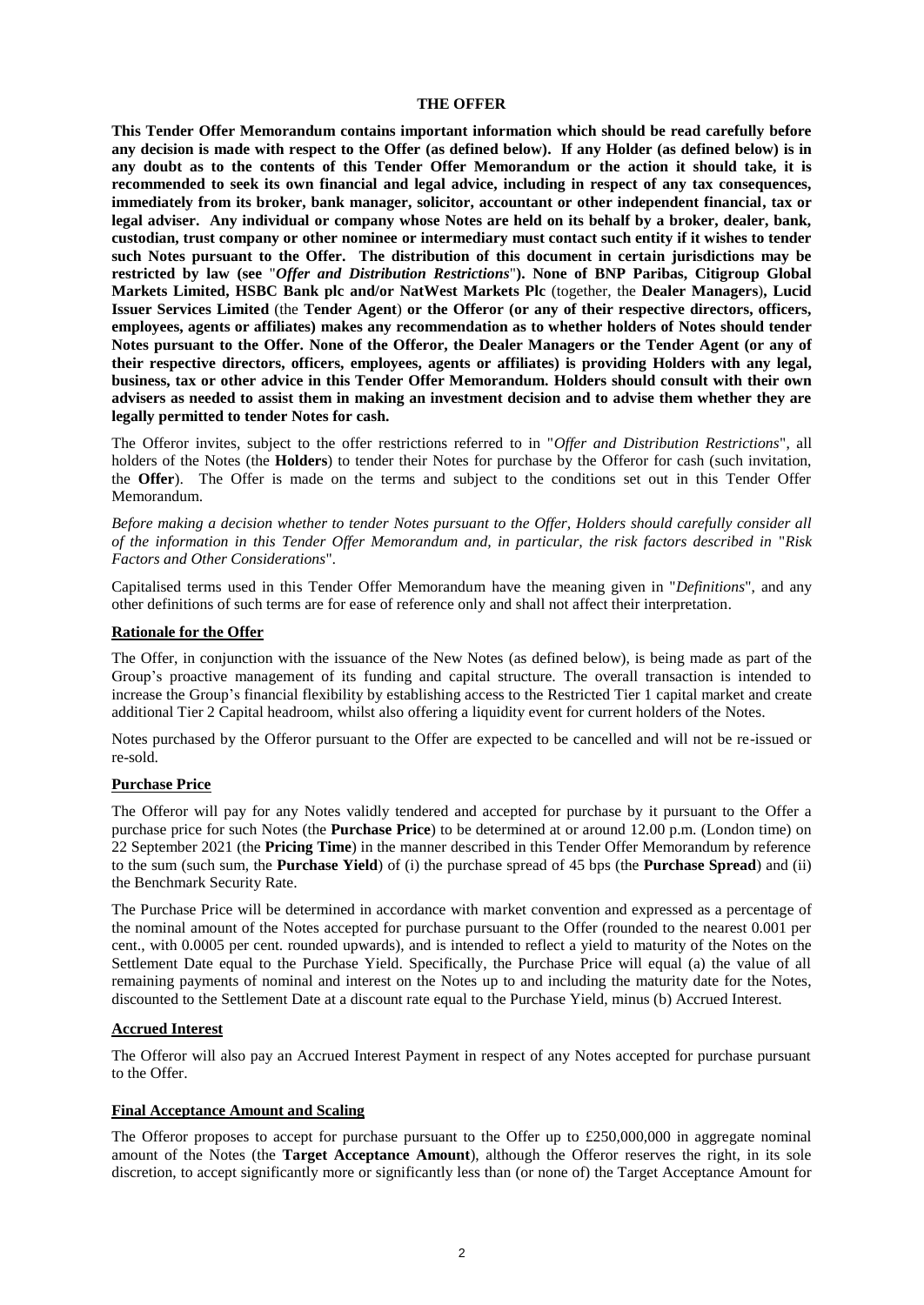purchase pursuant to the Offer (the final aggregate amount of Notes accepted for purchase pursuant to the Offer being the **Final Acceptance Amount**).

If the Offeror decides to accept for purchase valid tenders of Notes pursuant to the Offer and the aggregate nominal amount of Notes validly tendered pursuant to the Offer is greater than the Final Acceptance Amount, the Offeror intends to accept such Notes for purchase on a *pro rata* basis such that the aggregate nominal amount of Notes accepted for purchase pursuant to the Offer is no greater than the Final Acceptance Amount. See "*Further Information and Terms and Conditions – Scaling of Tenders*".

# **New Issue Condition**

The Offeror will announce today its intention to issue a series of new restricted tier 1 securities (the **New Notes**), subject to market conditions.

Whether the Offeror will purchase any Notes validly tendered in the Offer is subject, without limitation, to the successful completion (in the sole determination of the Offeror) of the issue of the New Notes (the **New Issue Condition**).

Even if the New Issue Condition is satisfied, the Offeror is under no obligation to accept for purchase any Notes tendered pursuant to the Offer. The acceptance for purchase by the Offeror of Notes validly tendered pursuant to the Offer is at the sole discretion of the Offeror, and tenders may be rejected by the Offeror for any reason.

*Any investment decision to purchase any New Notes should be made solely on the basis of the information contained in the offering memorandum to be prepared by the Offeror in connection with the issue and listing of the New Notes (including any amendment or supplement thereto, the Offering Memorandum), and no reliance is to be placed on any representations other than those contained in the Offering Memorandum. Subject to compliance with applicable securities laws and regulations, a preliminary offering memorandum (the Offering Memorandum) dated on or about 14 September 2021 relating to the New Notes is available from the Dealer Managers on request.*

*For the avoidance of doubt, the ability to purchase New Notes is subject to all applicable securities laws and regulations in force in any relevant jurisdiction (including the jurisdiction of the relevant Holder and the selling restrictions set out in the Offering Memorandum). It is the sole responsibility of each Holder to satisfy itself that it is eligible to purchase the New Notes.*

*The New Notes are not being, and will not be, offered or sold in the United States. Nothing in this Tender Offer Memorandum constitutes an offer to sell or the solicitation of an offer to buy the New Notes in the United States or any other jurisdiction. Securities may not be offered, sold or delivered in the United States absent registration under, or an exemption from the registration requirements of, the United States Securities Act of 1933, as amended (the Securities Act). The New Notes have not been, and will not be, registered under the Securities Act or the securities laws of any state or other jurisdiction of the United States and may not be offered, sold or delivered, directly or indirectly, within the United States or to, or for the account or benefit of, U.S. persons (as defined in Regulation S under the Securities Act).*

# *Compliance information for the New Notes:*

*UK MiFIR professionals/ECPs-only/No UK PRIIPs KID – eligible counterparties and professional clients only (all distribution channels). No sales to UK retail investors; no key information document has been or will be prepared. EU MiFID professionals/ECPs-only/No EU PRIIPS KID – eligible counterparties and professional clients only (all distribution channels). No sales to EEA retail investors; no key information document has been or will be prepared.*

*See the Preliminary Offering Memorandum for further information.*

*No action has been or will be taken in any jurisdiction in relation to the New Notes to permit a public offering of securities.*

# **Allocation of the New Notes**

When considering allocation of the New Notes, the Offeror may give preference to those Holders that, prior to such allocation, have validly tendered or have given a firm intention to any Dealer Manager that they intend to tender their Notes for purchase pursuant to the Offer. Therefore, a Holder that wishes to subscribe for New Notes in addition to tendering its existing Notes for purchase pursuant to the Offer may be eligible to receive, at the sole and absolute discretion of the Offeror, priority in the allocation of the New Notes, subject to the issue of the New Notes and such Holder making a separate application for the purchase of such New Notes to a Dealer Manager (in its capacity as a joint lead manager of the issue of the New Notes) in accordance with the standard new issue procedures of such joint lead manager. Any such preference will, subject to the sole and absolute discretion of the Offeror, be applicable up to the aggregate nominal amount of Notes tendered by such Holder (or in respect of which such Holder has indicated a firm intention to tender as described above) pursuant to the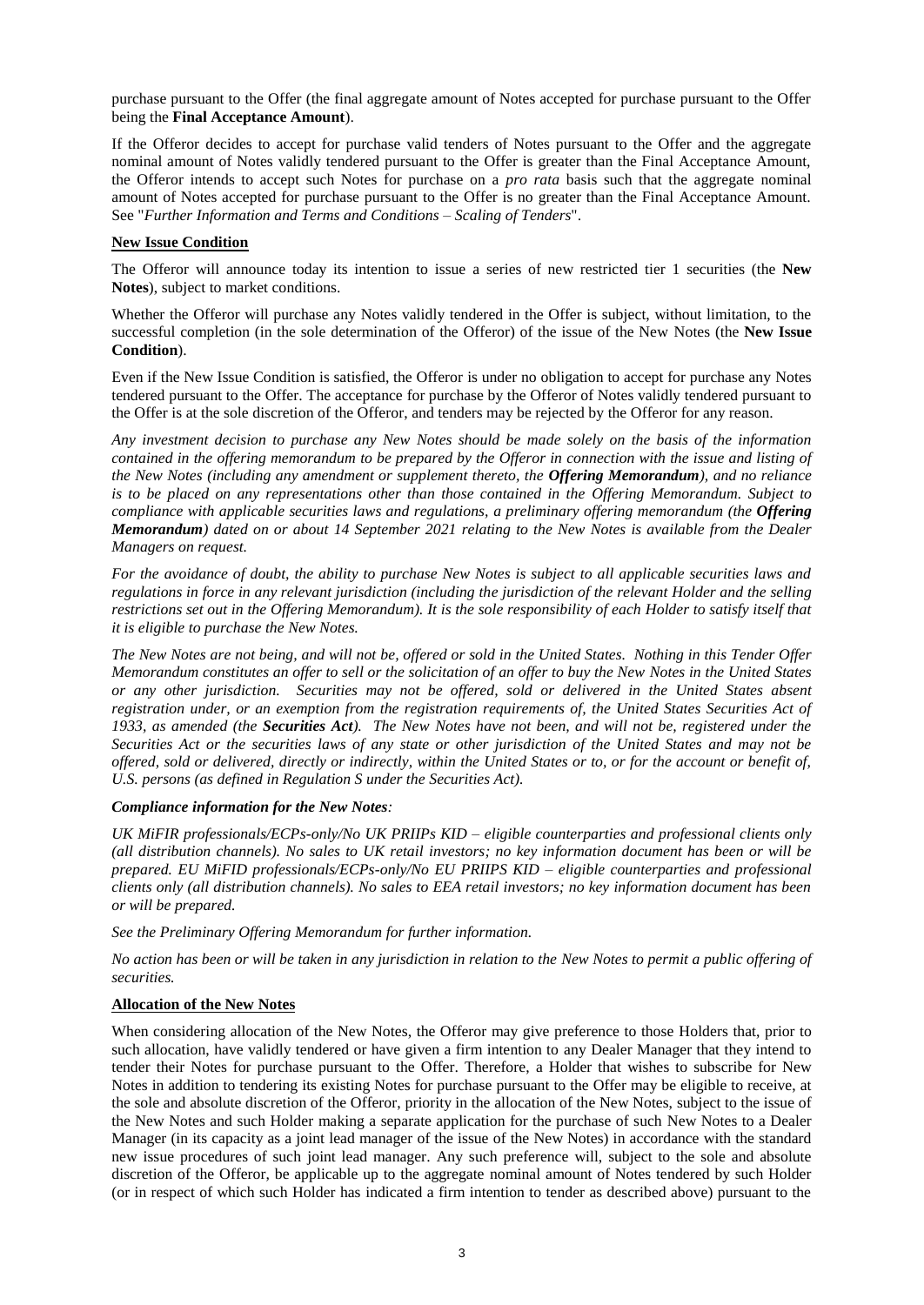Offer. However, the Offeror is not obliged to allocate any New Notes to a Holder that has validly tendered or indicated a firm intention to tender its Notes for purchase pursuant to the Offer and, if any such New Notes are allocated, the nominal amount thereof may be less or more than the nominal amount of Notes tendered by such Holder and accepted for purchase by the Offeror pursuant to the Offer. Any such allocation will also, among other factors, take into account the minimum denomination of the New Notes (being £100,000).

All allocations of the New Notes, while being considered by the Offeror as set out above, will be made in accordance with customary new issue allocation processes and procedures in the sole and absolute discretion of the Offeror. In the event that a Holder validly tenders Notes pursuant to the Offer, such Notes will remain subject to such tender and the conditions of the Offer as set out in this Tender Offer Memorandum irrespective of whether that Holder receives all, part or none of any allocation of New Notes for which it has applied.

**Holders should note that the pricing and allocation of the New Notes are expected to take place prior to the Expiration Deadline for the Offer and any Holder that wishes to subscribe for New Notes in addition to tendering existing Notes for purchase pursuant to the Offer should therefore provide, as soon as practicable, to any Dealer Manager any indications of a firm intention to tender Notes for purchase pursuant to the Offer and the quantum of Notes that it intends to tender.**

# **Tender Instructions**

In order to participate in, and be eligible to receive the Purchase Price and Accrued Interest Payment pursuant to, the Offer, Holders must validly tender their Notes for purchase by delivering, or arranging to have delivered on their behalf, a valid Tender Instruction that is received by the Tender Agent by 4.00 p.m. (London time) on 21 September 2021 unless extended, re-opened, amended and/or terminated as provided in this Tender Offer Memorandum (the **Expiration Deadline**). See "*Procedures for Participating in the Offer*".

*Holders are advised to check with any bank, securities broker or other intermediary through which they hold Notes when such intermediary would need to receive instructions from a Holder in order for that Holder to be able to participate in, or (in the limited circumstances in which revocation is permitted) revoke their instruction to participate in, the Offer by the deadlines specified in this Tender Offer Memorandum. The deadlines set by any such intermediary and each Clearing System for the submission and revocation of Tender Instructions will be earlier than the relevant deadlines specified in this Tender Offer Memorandum.*

**Tender Instructions will be irrevocable** except in the limited circumstances described in "*Extension, Amendment and Termination*".

Tender Instructions must be submitted in respect of a minimum nominal amount of Notes of no less than £100,000 (being the minimum denomination of the Notes), and may be submitted in integral multiples of £1,000 thereafter.

A separate Tender Instruction must be completed on behalf of each beneficial owner.

See "*Procedures for Participating in the Offer*" below for further information.

# **Announcement of Results and Pricing**

The Offeror will announce, prior to the Pricing Time, the aggregate nominal amount of Notes validly tendered pursuant to the Offer, together with a non-binding indication of the level at which it expects to set the Final Acceptance Amount and indicative details of any *pro rata* scaling that will apply in the event that the Offeror decides to accept (subject to satisfaction or waiver of the New Issue Condition on or prior to the Settlement Date) valid tenders of Notes pursuant to the Offer.

The Offeror will then announce, as soon as reasonably practicable after the Pricing Time, whether it will accept (subject to satisfaction or waiver of the New Issue Condition on or prior to the Settlement Date) valid tenders of Notes pursuant to the Offer and, if so accepted, the Final Acceptance Amount, the Benchmark Security Rate, the Purchase Yield, the Purchase Price and details of any *pro rata* scaling.

See "*Further Information and Terms and Conditions – Announcements*" below.

# **General**

The Offer will expire at the Expiration Deadline and the expected Settlement Date for the Offer is 24 September 2021.

The Offeror may, in its sole discretion, extend, re-open, amend, waive any condition of or terminate the Offer at any time (subject to applicable law and as provided in this Tender Offer Memorandum). Details of any such extension, re-opening, amendment, waiver or termination will be announced as provided in this Tender Offer Memorandum as soon as reasonably practicable after the relevant decision is made. See "*Extension, Amendment and Termination*".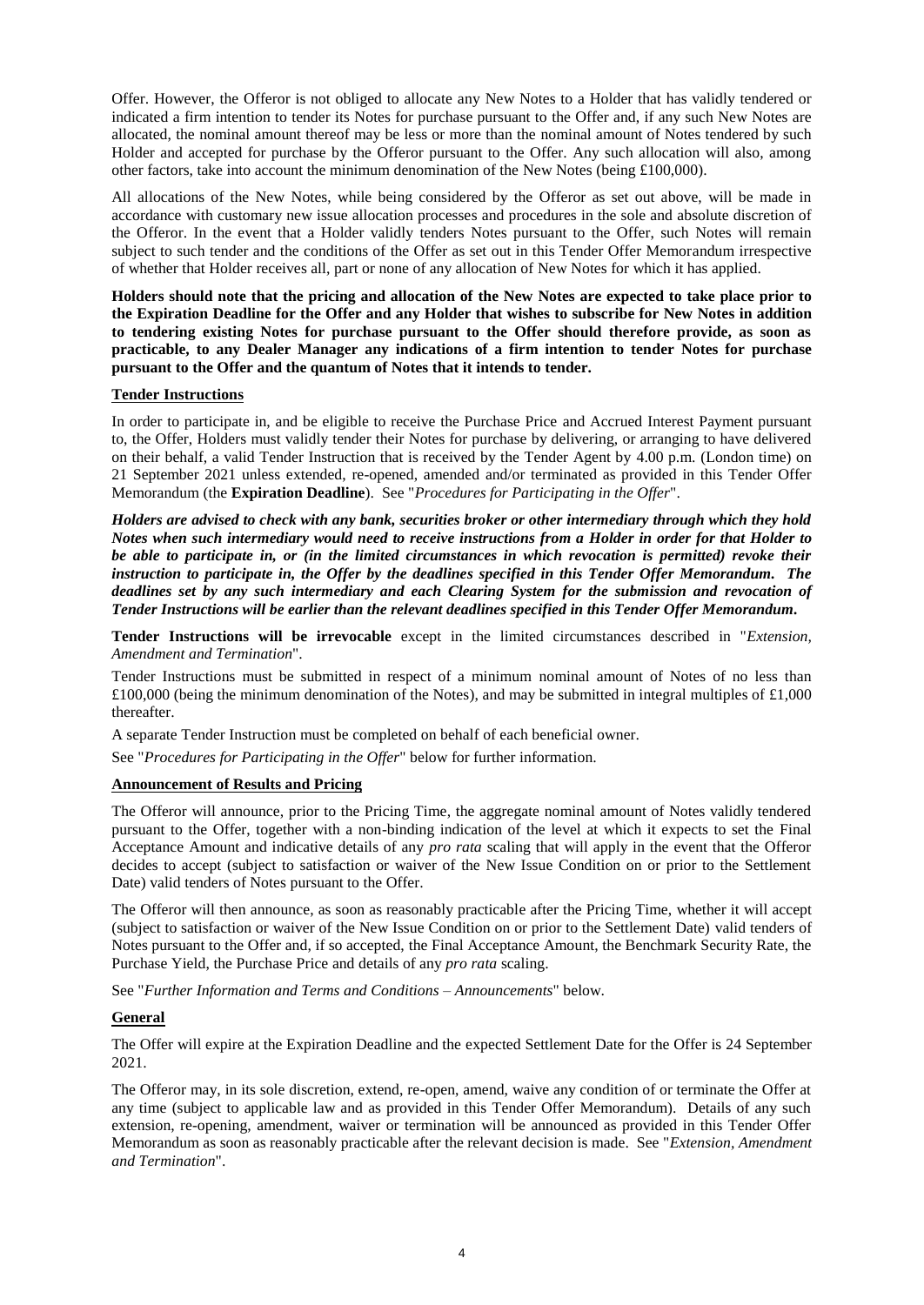For further information on the Offer and the further terms and conditions on which the Offer is made, Holders should refer to "*Further Information and Terms and Conditions*".

Questions and requests for assistance in connection with (i) the Offer may be directed to the Dealer Managers, and (ii) the delivery of Tender Instructions may be directed to the Tender Agent, the contact details for each of which are on the last page of this Tender Offer Memorandum.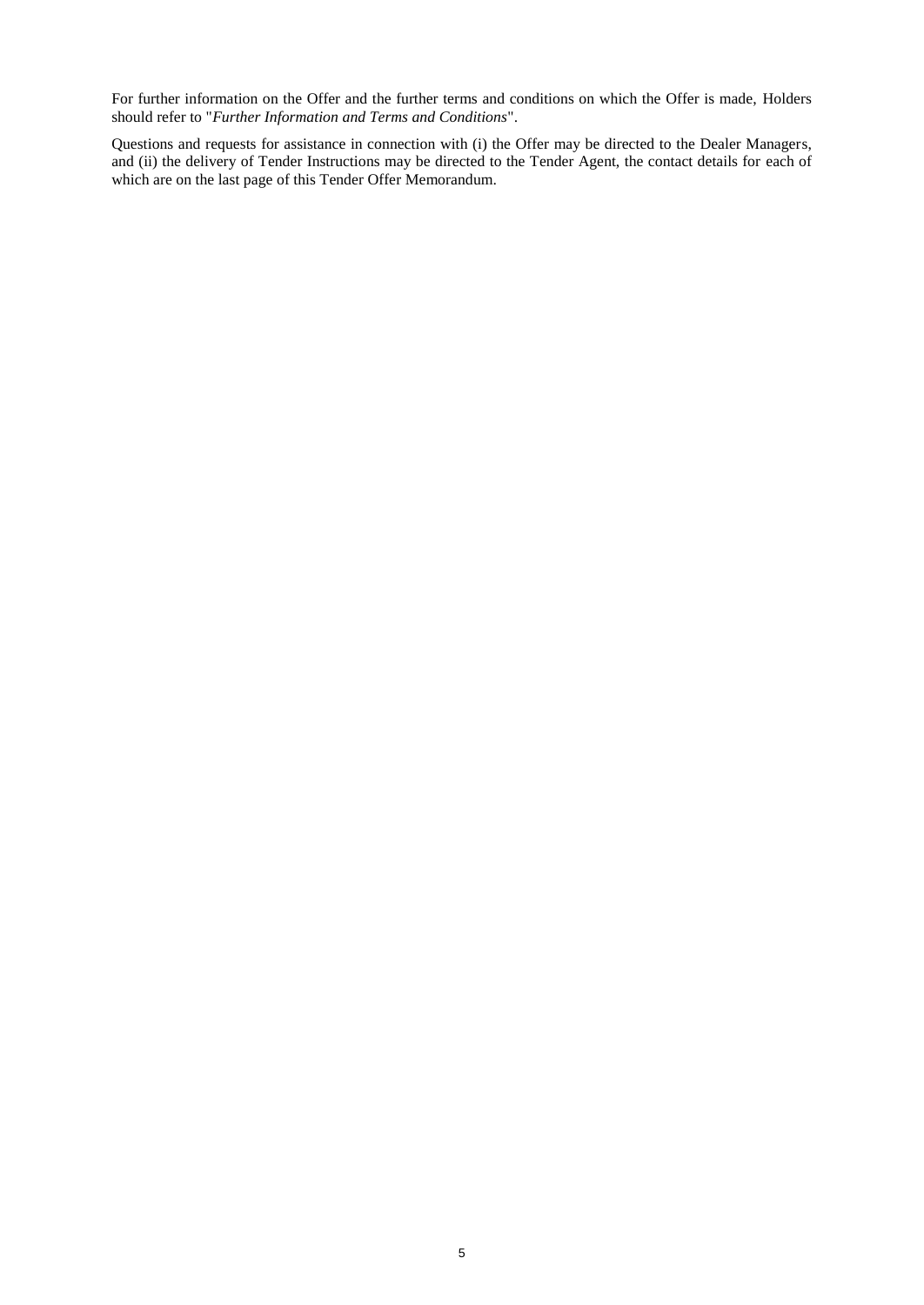# **TABLE OF CONTENTS**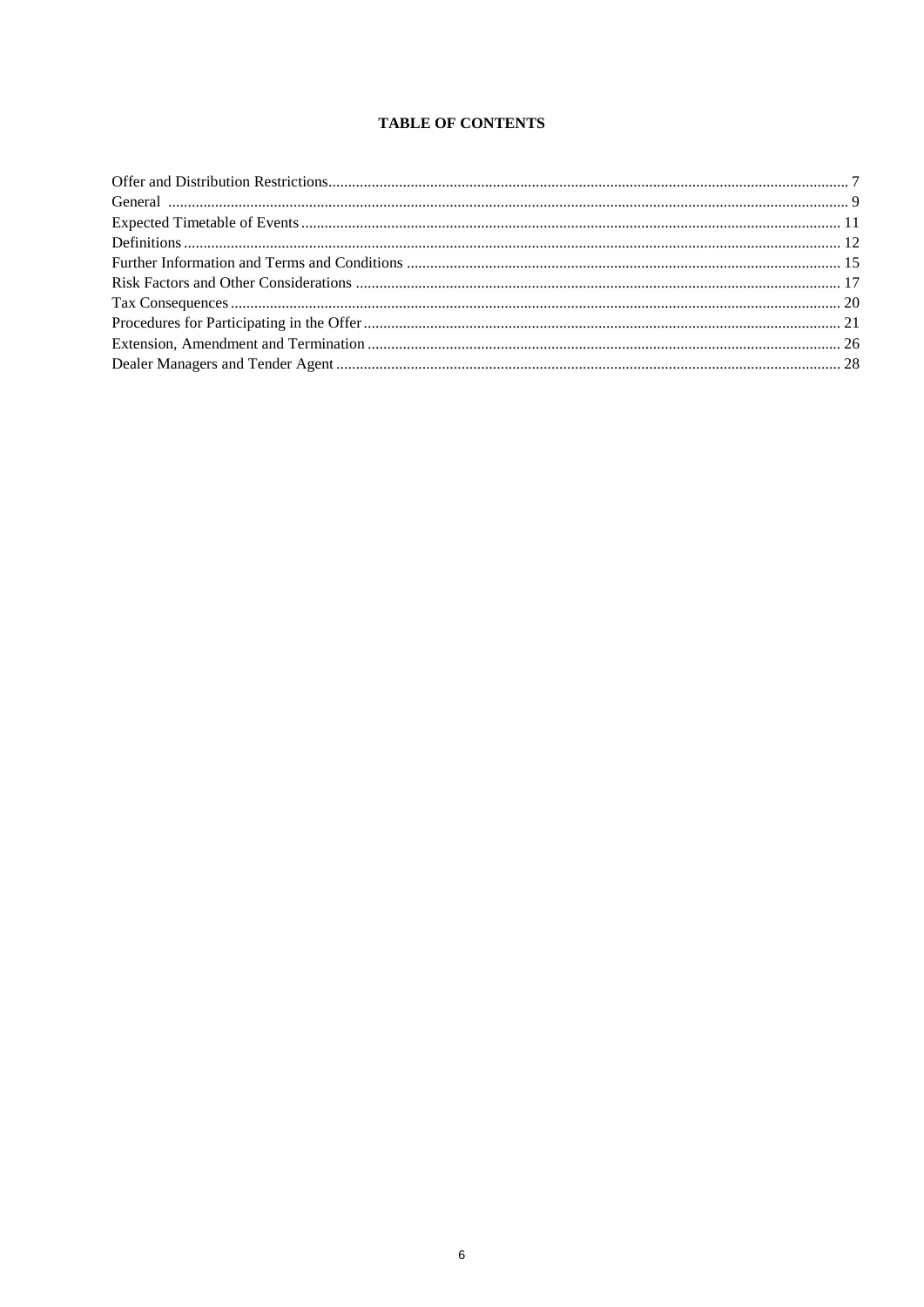# **OFFER AND DISTRIBUTION RESTRICTIONS**

*This Tender Offer Memorandum does not constitute an invitation to participate in the Offer in any jurisdiction in which, or to any person to or from whom, it is unlawful to make such invitation or for there to be such participation under applicable securities laws. The distribution of this Tender Offer Memorandum or any other materials relating to the Offer in certain jurisdictions may be restricted by law. Persons into whose possession this Tender Offer Memorandum or any other materials relating to the Offer comes are required by each of the Offeror, the Dealer Managers and the Tender Agent to inform themselves about, and to observe, any such restrictions. If any recipient of this Tender Offer Memorandum is in any doubt as to the contents hereof or the action it should take, it is recommended to seek its own financial and legal advice, including in respect of any tax consequences, immediately from its broker, bank manager, solicitor, accountant or other independent financial, tax or legal adviser.*

*No action has been or will be taken in any jurisdiction in relation to the New Notes that would permit a public offering of securities and the minimum denomination of the New Notes will be £100,000.*

#### **United States**

The Offer is not being made, and will not be made, directly or indirectly in or into, or by use of the mails of, or by any means or instrumentality of interstate or foreign commerce of, or of any facilities of a national securities exchange of, the United States or to any U.S. person (as defined in Regulation S of the United States Securities Act of 1933, as amended (each a **U.S. Person**)). This includes, but is not limited to, facsimile transmission, electronic mail, telex, telephone, the internet and other forms of electronic communication. The Notes may not be tendered in the Offer by any such use, means, instrumentality or facility from or within the United States or by persons located or resident in the United States or to any U.S. Person. Accordingly, copies of this Tender Offer Memorandum and any other documents or materials relating to the Offer are not being, and must not be, directly or indirectly mailed or otherwise transmitted, distributed or forwarded (including, without limitation, by custodians, nominees or trustees) in or into the United States or to any persons located or resident in the United States or to any U.S. Person, and the Notes cannot be tendered in the Offer by any use, means, instrumentality or facility from or within or by persons located or resident in the United States or by any U.S. Person. Any purported tender of Notes in the Offer resulting directly or indirectly from a violation of these restrictions will be invalid and any purported tender of Notes made by a person located in the United States, a U.S. Person, by any person acting for the account or benefit of a U.S. Person, or any agent, fiduciary or other intermediary acting on a non-discretionary basis for a principal giving instructions from within the United States will be invalid and will not be accepted.

This Tender Offer Memorandum is not an offer of securities for sale in the United States or to U.S. Persons. Securities may not be offered, sold or delivered in the United States absent registration under, or an exemption from the registration requirements of, the Securities Act. The New Notes have not been, and will not be, registered under the Securities Act or the securities laws of any state or other jurisdiction of the United States and may not be offered, sold or delivered, directly or indirectly, within the United States or to, or for the account or benefit of, U.S. Persons.

Each Holder participating in the Offer will represent that it is not a U.S. Person and it is not located in the United States and it is not participating in the Offer from the United States, or it is acting on a non-discretionary basis for a principal located outside the United States that is not giving an order to participate in the Offer from the United States and who is not a U.S. Person. For the purposes of this and the above two paragraphs, **United States** means the United States of America, its territories and possessions (including Puerto Rico, the U.S. Virgin Islands, Guam, American Samoa, Wake Island and the Northern Mariana Islands), any state of the United States of America and the District of Columbia.

# **United Kingdom**

The communication of this Tender Offer Memorandum and any other documents or materials relating to the Offer is not being made and such documents and/or materials have not been approved by an authorised person for the purposes of section 21 of the Financial Services and Markets Act 2000. Accordingly, this Tender Offer Memorandum and any other documents or materials relating to the Offer are not being distributed to, and must not be passed on to, the general public in the United Kingdom. The communication of such documents and/or materials as a financial promotion is only being made to those persons in the United Kingdom falling within the definition of investment professionals (as defined in Article 19(5) of the Financial Services and Markets Act 2000 (Financial Promotion) Order 2005 (as amended, the **Financial Promotion Order**)), persons who are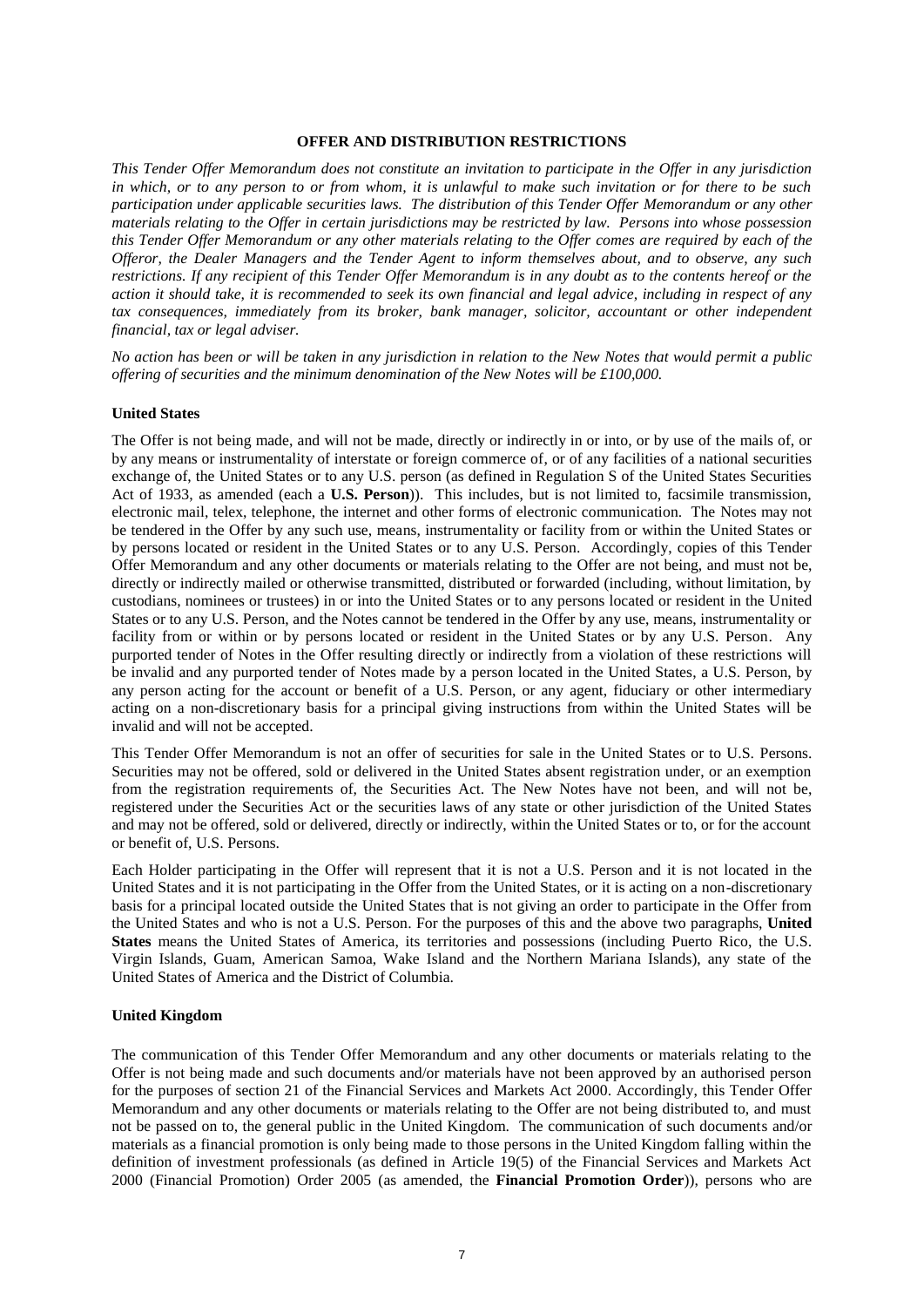within Article 43 of the Financial Promotion Order or any other persons to whom it may otherwise lawfully be made under the Financial Promotion Order.

# **Italy**

None of the Offer, this Tender Offer Memorandum and any other documents or materials relating to the Offer has been or will be submitted to the clearance procedures of the *Commissione Nazionale per le Società e la Borsa* (**CONSOB**) pursuant to Italian laws and regulations. The Offer is being carried out in the Republic of Italy (**Italy**) as an exempted offer pursuant to article 101-bis, paragraph 3-bis of the Legislative Decree No. 58 of 24 February 1998, as amended (the **Financial Services Act**) and article 35-bis, paragraph 4 of CONSOB Regulation No. 11971 of 14 May 1999, as amended. Holders or beneficial owners of the Notes that are located in Italy may tender some or all of their Notes in the Offer through authorised persons (such as investment firms, banks or financial intermediaries permitted to conduct such activities in Italy in accordance with the Financial Services Act, CONSOB Regulation No. 20307 of 15 February 2018, as amended from time to time, and Legislative Decree No. 385 of 1 September 1993, as amended) and in compliance with applicable laws and regulations or with requirements imposed by CONSOB or any other Italian authority.

Each intermediary must comply with the applicable laws and regulations concerning information duties *vis-à-vis* its clients in connection with the Notes and/or the Offer.

# **France**

The Offer is not being made, directly or indirectly, to the public in the Republic of France (**France**). This Tender Offer Memorandum and any other document or material relating to the Offer have only been and shall only be distributed in France to qualified investors as defined in Article 2(e) of Regulation (EU) 2017/1129. This Tender Offer Memorandum has not been and will not be submitted for clearance to nor approved by the *Autorité des Marchés Financiers*.

# **General**

Neither this Tender Offer Memorandum nor the electronic transmission thereof constitutes an offer to buy or the solicitation of an offer to sell Notes (and tenders of Notes in the Offer will not be accepted from Holders) in any circumstances in which such offer or solicitation is unlawful. In those jurisdictions where the securities, blue sky or other laws require the Offer to be made by a licensed broker or dealer and any Dealer Manager or any of their respective affiliates is such a licensed broker or dealer in any such jurisdiction, the Offer shall be deemed to be made by such Dealer Manager or such affiliate, as the case may be, on behalf of the Offeror in such jurisdiction.

In addition to the representations referred to above in respect of the United States, each Holder participating in the Offer will also be deemed to give certain representations, acknowledgements, warranties and undertakings and make certain agreements in respect of the other jurisdictions referred to above and generally as set out in "*Procedures for Participating in the Offer*". Any tender of Notes for purchase pursuant to the Offer from a Holder that is unable to make these representations, acknowledgements, warranties, undertakings and agreements will not be accepted. Each of the Offeror, the Dealer Managers and the Tender Agent reserves the right, in its absolute discretion, to investigate, in relation to any tender of Notes for purchase pursuant to the Offer, whether any such representation given by a Holder is correct and, if such investigation is undertaken and as a result the Offeror determines (for any reason) that such representation is not correct, such tender shall not be accepted.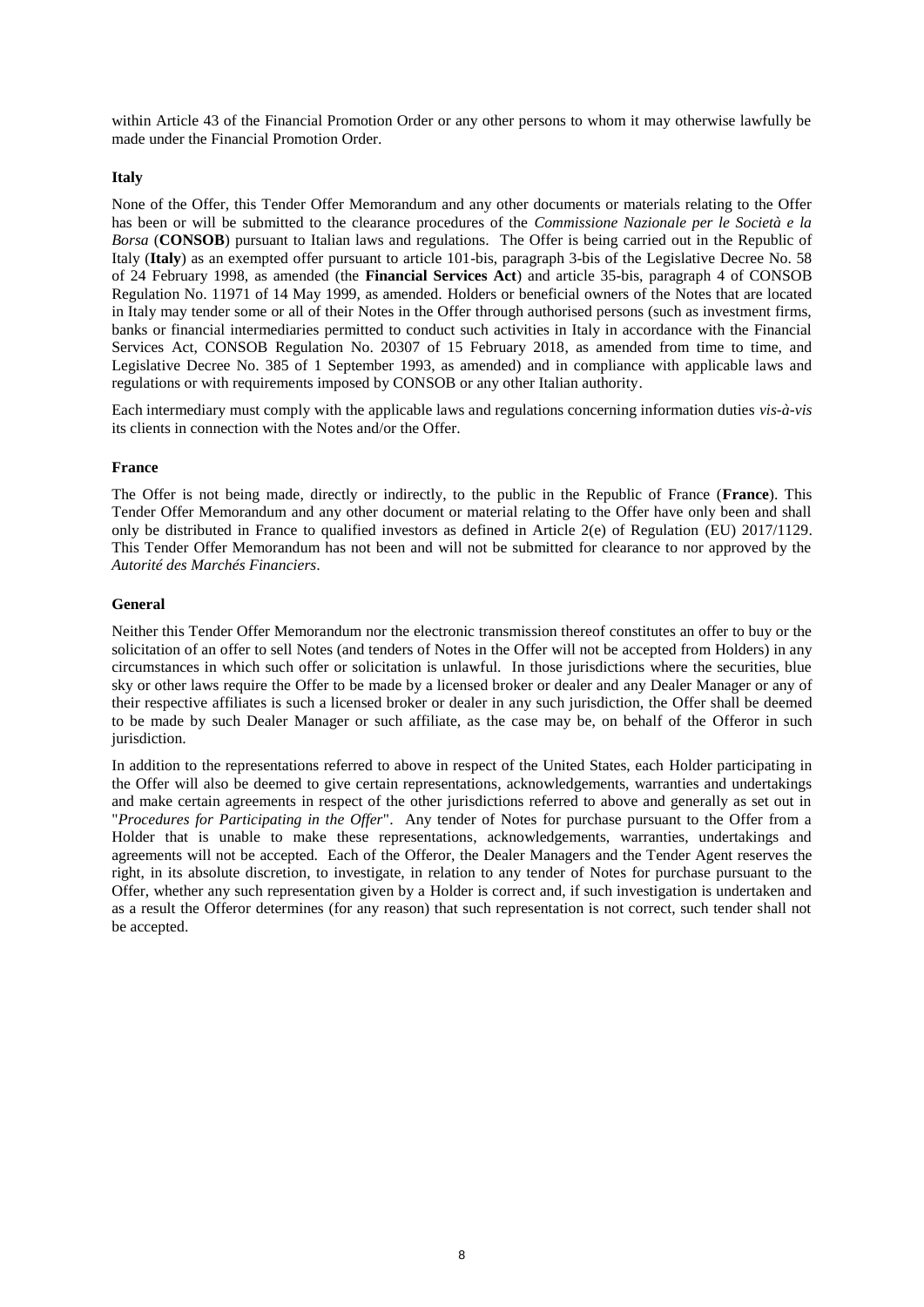#### **GENERAL**

The Offeror accepts responsibility for the information contained in this Tender Offer Memorandum. To the best of the knowledge of the Offeror (having taken all reasonable care to ensure that such is the case), the information contained in this Tender Offer Memorandum is in accordance with the facts and does not omit anything likely to affect the import of such information.

Each Holder is solely responsible for making its own independent appraisal of all matters as such Holder deems appropriate (including those relating to the Offer, this Tender Offer Memorandum and the Offeror), and each Holder must make its own decision as to whether to tender any or all of its Notes for purchase pursuant to the Offer. Accordingly, each person receiving this Tender Offer Memorandum acknowledges that such person has not relied upon the Offeror, the Dealer Managers or the Tender Agent in connection with its decision as to whether to participate in the Offer. Each such person must make its own analysis and investigations regarding the Offer, with particular reference to its own investment objectives and experience, and any other factors which may be relevant to it. If such person is in any doubt about any aspect of the Offer and/or the action it should take, including in respect of any tax consequences, it should consult its professional advisers.

None of the Dealer Managers or the Tender Agent (nor any of their respective directors, officers, employees, agents or affiliates) makes any representation or recommendation whatsoever regarding this Tender Offer Memorandum or the Offer, and none of the Offeror, the Dealer Managers or the Tender Agent (or their respective directors, officers, employees, agents or affiliates) makes any recommendation as to whether Holders should tender Notes in the Offer. The Tender Agent is the agent of the Offeror and owes no duty to any Holder.

None of the Dealer Managers or the Tender Agent (nor any of their respective directors, officers, employees, agents or affiliates) assumes any responsibility for the accuracy or completeness of the information concerning the Offer or the Offeror contained in this Tender Offer Memorandum or for any failure by the Offeror to disclose events that may have occurred and may affect the significance or accuracy of the information in this Tender Offer Memorandum

In the ordinary course of their respective businesses, the Dealer Managers and the Tender Agent are entitled to hold positions in the Notes either for their own account or for the account, directly or indirectly, of third parties. In the ordinary course of their respective businesses, they are entitled to continue to hold or dispose of, in any manner they may elect, subject to applicable law, any Notes they may hold as at the date of this Tender Offer Memorandum. No such submission or non-submission by any Dealer Manager or the Tender Agent should be taken by any Holder or any other person as any recommendation or otherwise by such Dealer Manager or the Tender Agent, as the case may be, as to the merits of participating or not participating in the Offer.

Neither the delivery of this Tender Offer Memorandum nor any purchase of Notes shall, under any circumstances, create any implication that the information contained in this Tender Offer Memorandum is current as of any time subsequent to the date of such information or that there has been no change in the information set out in it or in the affairs of the Offeror since the date of this Tender Offer Memorandum.

No person has been authorised to give any information or to make any representation about the Notes, the Offeror or the Offer other than as contained in this Tender Offer Memorandum and, if given or made, such information or representation must not be relied upon as having been authorised by the Offeror, the Dealer Managers, the Tender Agent or any of their respective directors, officers, employees, agents or affiliates.

Notes can only be tendered in the Offer in accordance with the procedures described in "*Procedures for Participating in the Offer*". Holders who do not participate in the Offer, or whose Notes are not accepted for purchase by the Offeror, will continue to hold their Notes subject to the terms and conditions of such Notes.

This Tender Offer Memorandum does not constitute an offer to buy or the solicitation of an offer to sell Notes in those jurisdictions where it is not legal to do so. See "*Offer and Distribution Restrictions*".

Holders must comply with all laws that apply to them in any place in which they possess this Tender Offer Memorandum. Holders must also obtain any consents or approvals that they need in order to tender their Notes. None of the Offeror, the Dealer Managers or the Tender Agent (or any of their respective directors, officers, employees, agents or affiliates) is responsible for Holders' compliance with these legal requirements. See "*Offer and Distribution Restrictions*". The applicable provisions of the Financial Services and Markets Act 2000 must be complied with in respect of anything done in relation to the Offer in, from or otherwise involving the United Kingdom.

Unless the context otherwise requires, references in this Tender Offer Memorandum to **Holders** or **holders of Notes** include: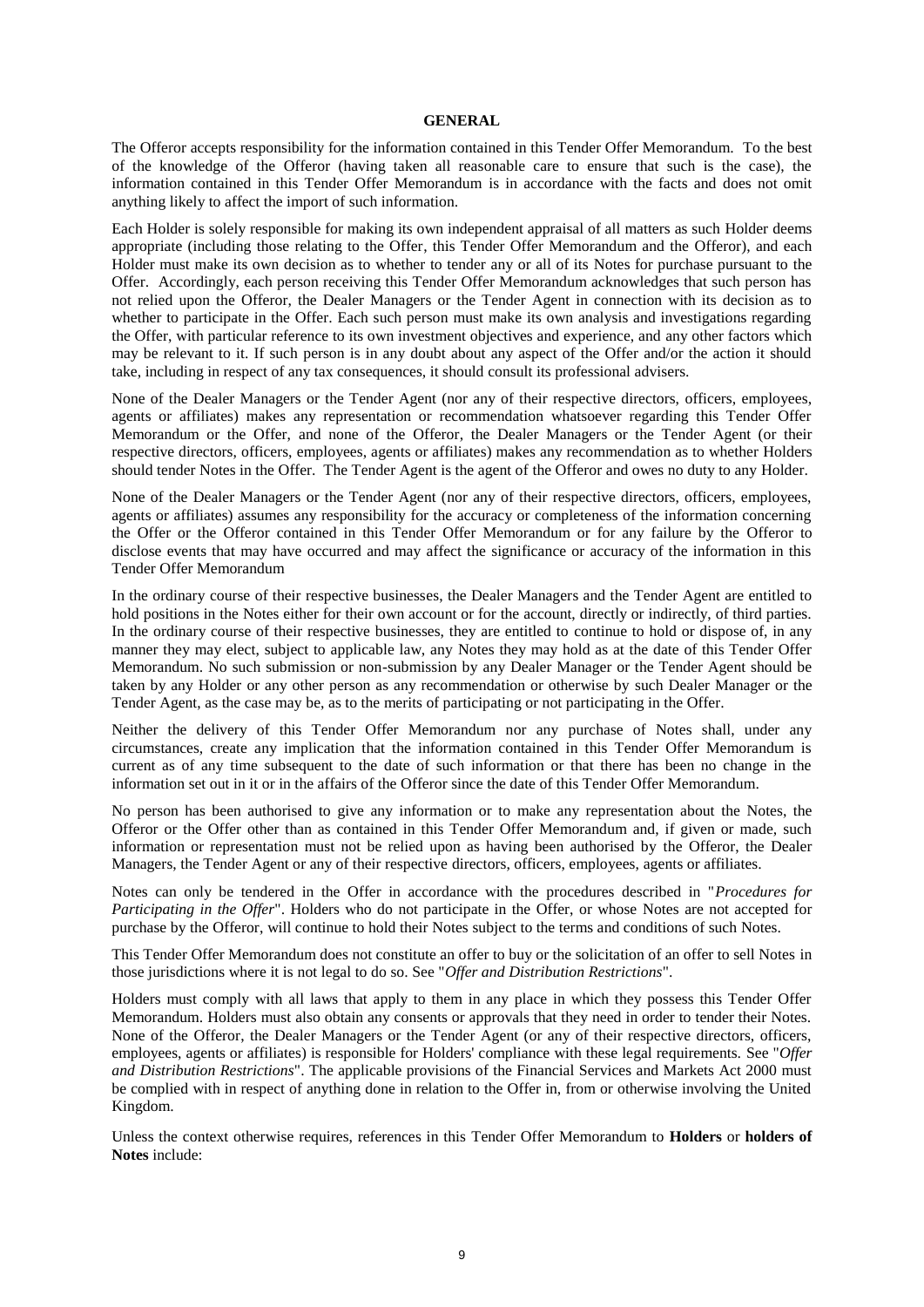- (i) each person who is shown in the records of Euroclear Bank SA/NV (**Euroclear**) or Clearstream Banking S.A. (**Clearstream, Luxembourg** and, together with Euroclear, the **Clearing Systems** and each a **Clearing System**) as a holder of the Notes (also referred to as **Direct Participants** and each a **Direct Participant**); and
- (ii) each beneficial owner of the Notes holding such Notes, directly or indirectly, in an account in the name of a Direct Participant acting on such beneficial owner's behalf,

except that for the purposes of any payment to a Holder pursuant to the Offer of the Purchase Price and the Accrued Interest Payment, to the extent the beneficial owner of the relevant Notes is not a Direct Participant, such payment will only be made by the relevant Clearing System to the relevant Direct Participant and the making of such payment by the Offeror to such Clearing System and by such Clearing System to such Direct Participant will satisfy the respective obligations of the Offeror and such Clearing System in respect of the purchase of such Notes.

Except for the fees payable to the Dealer Managers and the Tender Agent, the Offeror will not pay any commissions or other remuneration to any broker, dealer, salesman or other person soliciting tenders of the Notes.

All references in this Tender Offer Memorandum to **sterling** and **£** are to the lawful currency of the United Kingdom.

For the avoidance of doubt, the invitation by the Offeror to Holders contained within this Tender Offer Memorandum is an invitation to treat by the Offeror, and any references to any offer or invitation being made by the Offeror under or in respect of the Offer shall be construed accordingly.

This Tender Offer Memorandum has not been reviewed by any United Kingdom, United States or other governmental authority, state securities commission or regulatory authority, nor has the US Securities and Exchange Commission or any such commission or authority passed upon the accuracy or adequacy of this Tender Offer Memorandum. Any representation to the contrary is unlawful and may be a criminal offence.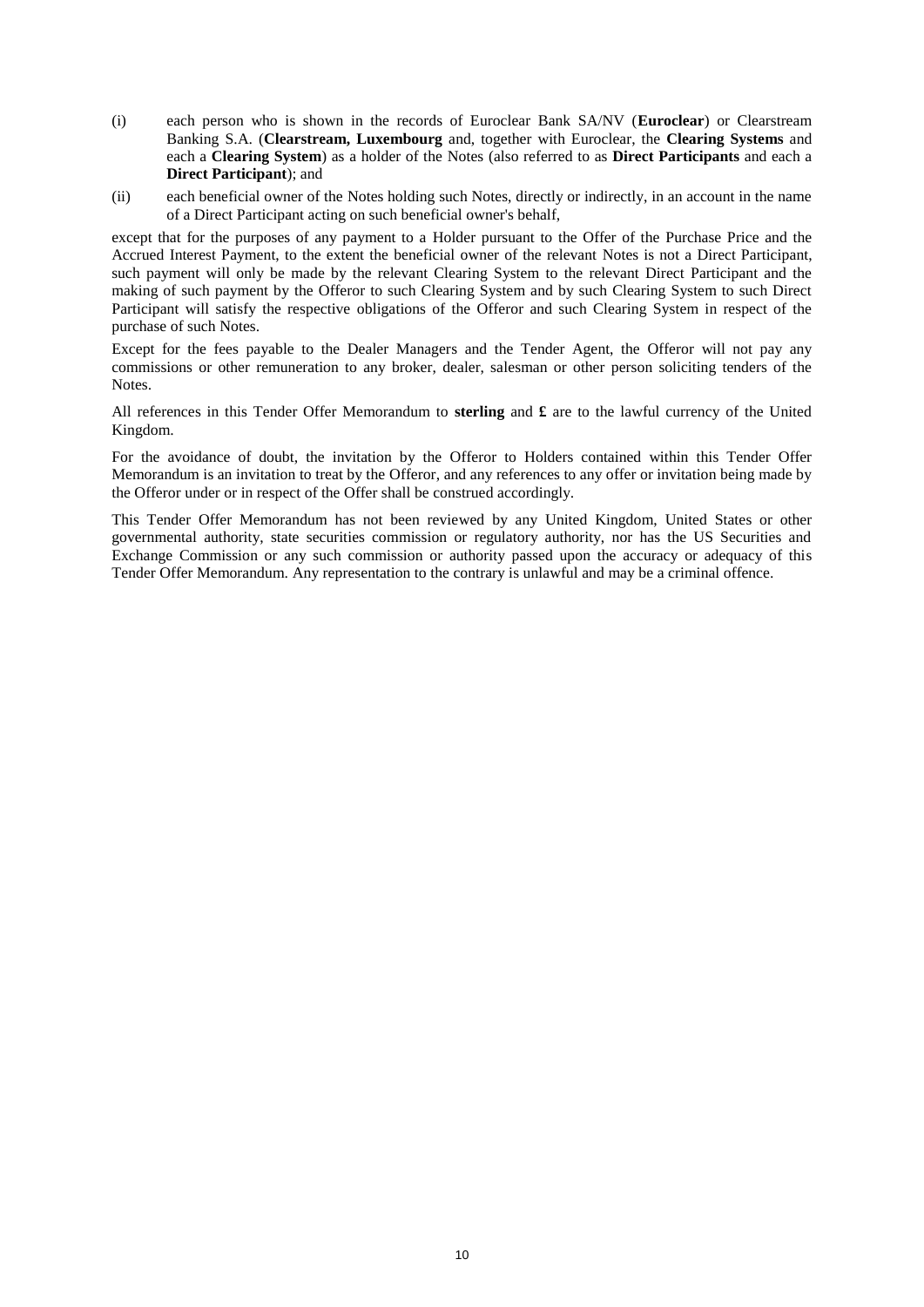# **EXPECTED TIMETABLE OF EVENTS**

The times and dates below are indicative only.

| <b>Events</b>                                                                                                                                                                                                                                                                                                                                                                                                                                                                                             | <b>Times and Dates</b><br>(All times are London time)       |
|-----------------------------------------------------------------------------------------------------------------------------------------------------------------------------------------------------------------------------------------------------------------------------------------------------------------------------------------------------------------------------------------------------------------------------------------------------------------------------------------------------------|-------------------------------------------------------------|
| Commencement of the Offer<br>Announcement of the Offer and the intention of the Offeror to issue<br>the New Notes, subject to market conditions.<br>Tender Offer Memorandum available from the Tender Agent (subject<br>to the restrictions set out in "Offer and Distribution Restrictions"<br>above).                                                                                                                                                                                                   | 14 September 2021                                           |
| <b>Expiration Deadline</b><br>Final deadline for receipt of valid Tender Instructions by the Tender<br>Agent in order for Holders to be able to participate in the Offer.                                                                                                                                                                                                                                                                                                                                 | 4.00 p.m. on 21 September 2021                              |
| <b>Announcement of Indicative Results</b>                                                                                                                                                                                                                                                                                                                                                                                                                                                                 |                                                             |
| Announcement by the Offeror of the aggregate nominal amount of<br>Notes validly tendered pursuant to the Offer, together with a non-<br>binding indication of the level at which it expects to set the Final<br>Acceptance Amount and indicative details of any pro rata scaling that<br>will apply in the event that the Offeror decides to accept (subject to<br>satisfaction or waiver of the New Issue Condition on or prior to the<br>Settlement Date) valid tenders of Notes pursuant to the Offer. | Prior to the Pricing Time on 22<br>September 2021           |
| <b>Pricing Time</b>                                                                                                                                                                                                                                                                                                                                                                                                                                                                                       |                                                             |
| Determination of the Benchmark Security Rate and calculation of the<br>Purchase Yield and Purchase Price.                                                                                                                                                                                                                                                                                                                                                                                                 | At or around 12.00 p.m. on 22<br>September 2021             |
| <b>Announcement of Results and Pricing</b><br>Announcement by the Offeror of whether it will accept (subject to the<br>satisfaction or waiver of the New Issue Condition on or prior to the<br>Settlement Date) valid tenders of Notes for purchase pursuant to the<br>Offer and, if so accepted, the Final Acceptance Amount, the<br>Benchmark Security Rate, the Purchase Yield, the Purchase Price and<br>details of any <i>pro rata</i> scaling.                                                      | As soon as reasonably practicable<br>after the Pricing Time |
| <b>Settlement Date</b>                                                                                                                                                                                                                                                                                                                                                                                                                                                                                    |                                                             |

Subject to the satisfaction, or waiver, of the New Issue Condition, 24 September 2021 expected Settlement Date for the Offer.

*The above times and dates are subject to the right of the Offeror to extend, re-open, amend, waive any condition of and/or terminate the Offer (subject to applicable law and as provided in this Tender Offer Memorandum). Holders are advised to check with any bank, securities broker or other intermediary through which they hold Notes when such intermediary would need to receive instructions from a Holder in order for that Holder to be able to participate in, or (in the limited circumstances in which revocation is permitted) revoke their instruction to participate in, the Offer before the deadlines specified in this Tender Offer Memorandum. The deadlines set by any such intermediary and each Clearing System for the submission of Tender Instructions will be earlier than the relevant deadlines specified above. See* "*Procedures for Participating in the Offer*"*.*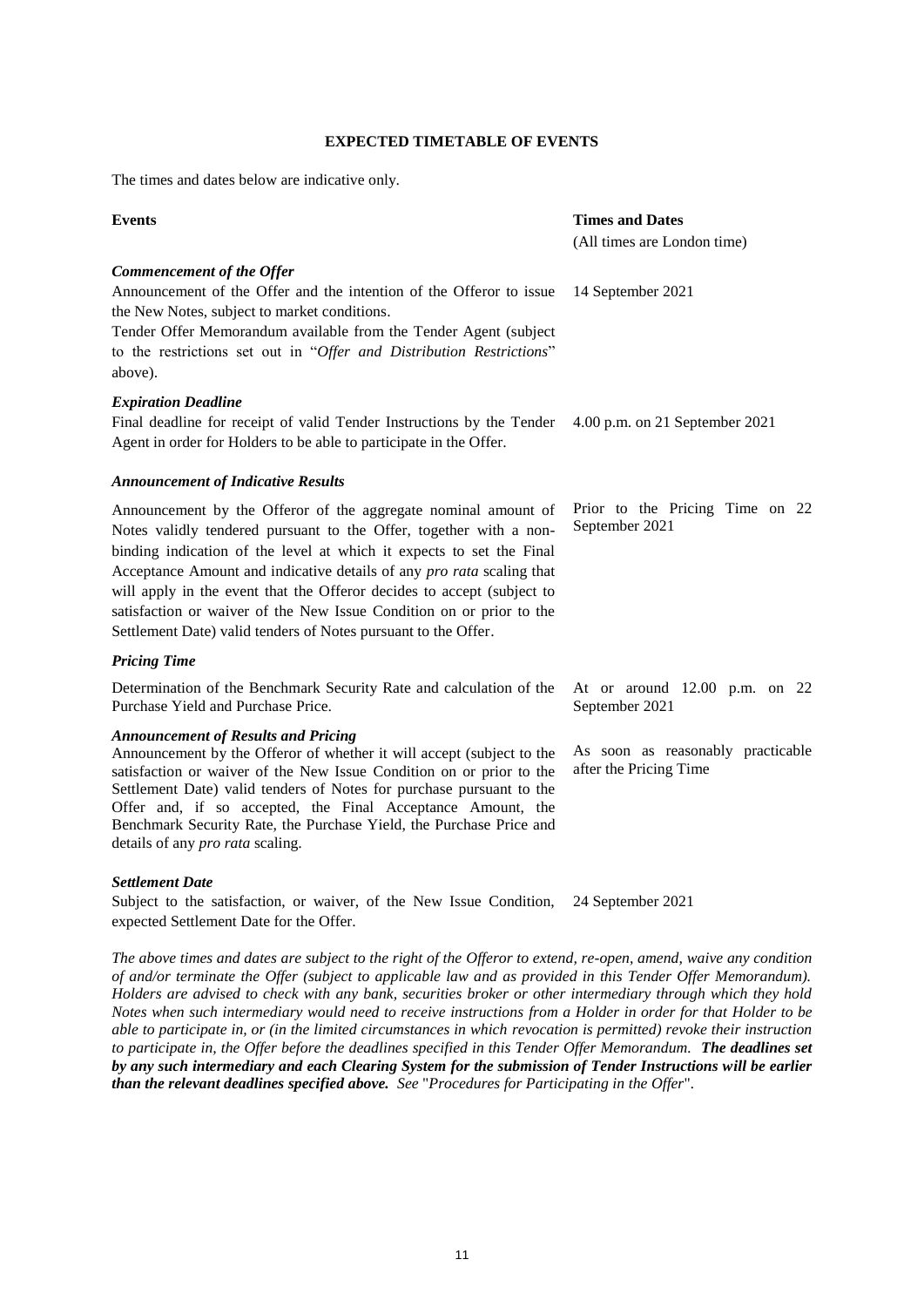# **DEFINITIONS**

| <b>Accrued Interest</b>           | Interest accrued and unpaid on the Notes from (and including) the<br>immediately preceding interest payment date for the Notes to (but<br>excluding) the Settlement Date, determined in accordance with the terms<br>and conditions of the Notes.                                                                                                                                                                                   |  |  |  |
|-----------------------------------|-------------------------------------------------------------------------------------------------------------------------------------------------------------------------------------------------------------------------------------------------------------------------------------------------------------------------------------------------------------------------------------------------------------------------------------|--|--|--|
| <b>Accrued Interest Payment</b>   | An amount in cash (rounded to the nearest £0.01, with half a pence<br>rounded upwards) equal to the Accrued Interest on the Notes validly<br>tendered for purchase by a Holder and accepted by the Offeror.                                                                                                                                                                                                                         |  |  |  |
| <b>Benchmark Security</b>         | UK Treasury 0.125% due January 2023 (ISIN: GB00BL68HG94).                                                                                                                                                                                                                                                                                                                                                                           |  |  |  |
| <b>Benchmark Security Rate</b>    | The mid-market yield to maturity (calculated in accordance with standard<br>market practice) of the Benchmark Security, expressed as a percentage<br>(rounded to the nearest 0.001 per cent., with 0.0005 per cent. rounded<br>upwards) and as determined from the arithmetic mean of the bid and<br>offered yields to maturity of the Benchmark Security directly quoted on the<br>Bloomberg Screen PXUK Page at the Pricing Time. |  |  |  |
| <b>Bloomberg Screen PXUK Page</b> | The display page on the Bloomberg Professional service designated as the<br>"PXUK" page (or such other page as may replace it on that information<br>service, or on such other equivalent information service as determined by<br>the Dealer Managers, on behalf of and in consultation with the Offeror, for<br>the purpose of displaying the bid and offered yields to maturity of the<br>Benchmark Security).                    |  |  |  |
| bps                               | Basis points.                                                                                                                                                                                                                                                                                                                                                                                                                       |  |  |  |
| <b>Business Day</b>               | A day other than a Saturday or a Sunday or a public holiday on which<br>commercial banks and foreign exchange markets are open for business in<br>London.                                                                                                                                                                                                                                                                           |  |  |  |
| <b>Clearing System Notice</b>     | The form of notice to be sent to Direct Participants by each of the Clearing<br>Systems on or about the date of this Tender Offer Memorandum informing<br>Direct Participants of the procedures to be followed in order to participate<br>in the Offer.                                                                                                                                                                             |  |  |  |
| <b>Clearing Systems</b>           | Euroclear and Clearstream, Luxembourg.                                                                                                                                                                                                                                                                                                                                                                                              |  |  |  |
| <b>Clearstream, Luxembourg</b>    | Clearstream Banking S.A.                                                                                                                                                                                                                                                                                                                                                                                                            |  |  |  |
| <b>Dealer Managers</b>            | BNP Paribas, Citigroup Global Markets Limited, HSBC Bank plc,<br>and<br>NatWest Markets Plc.                                                                                                                                                                                                                                                                                                                                        |  |  |  |
| <b>Direct Participant</b>         | Each person who is shown in the records of the Clearing Systems as a<br>holder of the Notes.                                                                                                                                                                                                                                                                                                                                        |  |  |  |
| Euroclear                         | Euroclear Bank SA/NV.                                                                                                                                                                                                                                                                                                                                                                                                               |  |  |  |
| <b>Expiration Deadline</b>        | 4.00 p.m. (London time) on 21 September 2021 (subject to the right of the<br>Offeror to extend, re-open, amend and/or terminate the Offer).                                                                                                                                                                                                                                                                                         |  |  |  |
| <b>Final Acceptance Amount</b>    | The aggregate nominal amount (if any) of Notes validly tendered pursuant<br>to the Offer that the Offeror decides to accept for purchase. See further<br>"The Offer – Final Acceptance Amount and Scaling".                                                                                                                                                                                                                         |  |  |  |
| Group                             | The British United Provident Association Limited and its subsidiaries.                                                                                                                                                                                                                                                                                                                                                              |  |  |  |
| Holder                            | A holder of Notes (including as further defined in the section "General" on<br>pages 9 to 10).                                                                                                                                                                                                                                                                                                                                      |  |  |  |
| <b>New Issue Condition</b>        | The condition to completion of the Offer and whether the Offeror will<br>accept for purchase any Notes validly tendered in the Offer (subject to the<br>right of the Offeror to amend and/or terminate the Offer), being the<br>successful completion (in the sole determination of the Offeror) of the<br>issue of the New Notes.                                                                                                  |  |  |  |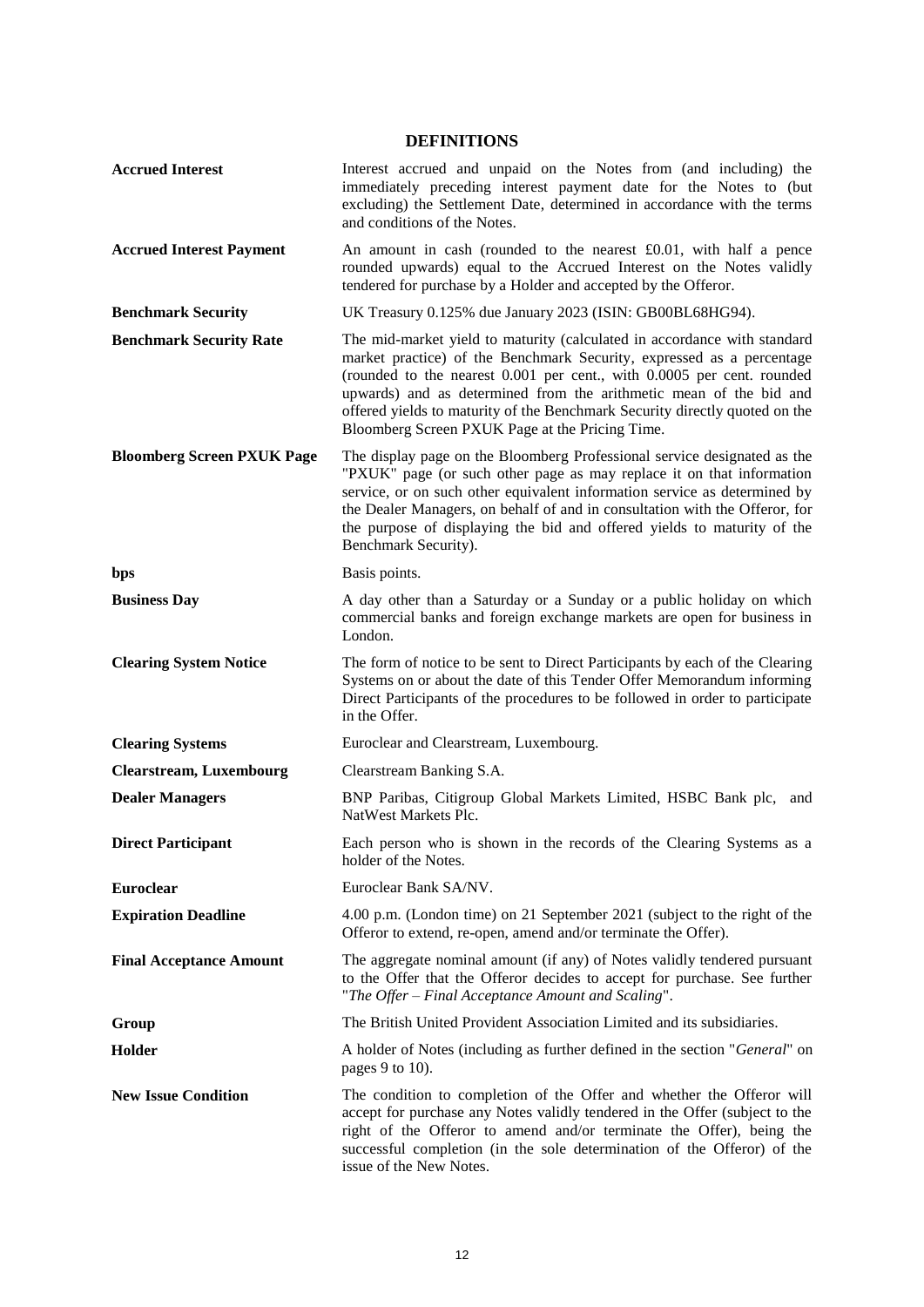| <b>New Notes</b>                   |                                                                                                                                                                                                                                                                                                                                                                                                                                            | The new restricted tier 1 securities which the Offeror will announce, on 14<br>September 2021, its intention to issue, subject to market conditions.                                                                                                                                                                                                                                                                                                                                                                                                                                                                                                                |  |  |  |  |
|------------------------------------|--------------------------------------------------------------------------------------------------------------------------------------------------------------------------------------------------------------------------------------------------------------------------------------------------------------------------------------------------------------------------------------------------------------------------------------------|---------------------------------------------------------------------------------------------------------------------------------------------------------------------------------------------------------------------------------------------------------------------------------------------------------------------------------------------------------------------------------------------------------------------------------------------------------------------------------------------------------------------------------------------------------------------------------------------------------------------------------------------------------------------|--|--|--|--|
| <b>Notes</b>                       |                                                                                                                                                                                                                                                                                                                                                                                                                                            | The Offeror's outstanding £500,000,000 5.00 per cent. Fixed Rate<br>Subordinated Notes due 2023 (ISIN: XS0920221453).                                                                                                                                                                                                                                                                                                                                                                                                                                                                                                                                               |  |  |  |  |
| <b>Notifying News Service</b>      | A recognised financial news service or services (e.g. Reuters/Bloomberg)<br>as selected by the Offeror.                                                                                                                                                                                                                                                                                                                                    |                                                                                                                                                                                                                                                                                                                                                                                                                                                                                                                                                                                                                                                                     |  |  |  |  |
| <b>Offer</b>                       |                                                                                                                                                                                                                                                                                                                                                                                                                                            | The invitation by the Offeror, subject to the offer and distribution<br>restrictions referred to in "Offer and Distribution Restrictions", to Holders<br>to tender their Notes for purchase by the Offeror for cash, on the terms and<br>subject to the conditions set out in this Tender Offer Memorandum.                                                                                                                                                                                                                                                                                                                                                         |  |  |  |  |
| <b>Offeror</b>                     | Bupa Finance plc                                                                                                                                                                                                                                                                                                                                                                                                                           |                                                                                                                                                                                                                                                                                                                                                                                                                                                                                                                                                                                                                                                                     |  |  |  |  |
| <b>Pricing Time</b>                | At or around 12.00 p.m. (London time) on 22 September 2021.                                                                                                                                                                                                                                                                                                                                                                                |                                                                                                                                                                                                                                                                                                                                                                                                                                                                                                                                                                                                                                                                     |  |  |  |  |
| <b>Purchase Price</b>              | The price (expressed as a percentage of the nominal amount of the Notes<br>accepted for purchase pursuant to the Offer and rounded to the nearest<br>0.001 per cent. (with 0.0005 per cent. rounded upwards)) payable by the<br>Offeror for the Notes validly tendered in the Offer and accepted for<br>purchase by the Offeror, which is to be determined at the Pricing Time in<br>the manner described in "The Offer - Purchase Price". |                                                                                                                                                                                                                                                                                                                                                                                                                                                                                                                                                                                                                                                                     |  |  |  |  |
| <b>Purchase Spread</b>             | 45 bps.                                                                                                                                                                                                                                                                                                                                                                                                                                    |                                                                                                                                                                                                                                                                                                                                                                                                                                                                                                                                                                                                                                                                     |  |  |  |  |
| <b>Purchase Yield</b>              | The sum of the Purchase Spread and the Benchmark Security Rate.                                                                                                                                                                                                                                                                                                                                                                            |                                                                                                                                                                                                                                                                                                                                                                                                                                                                                                                                                                                                                                                                     |  |  |  |  |
| <b>RNS</b>                         | The Regulatory News Service provided by the London Stock Exchange plc<br>(being a regulatory information service that is on the list of regulatory<br>information services maintained by the Financial Conduct Authority).                                                                                                                                                                                                                 |                                                                                                                                                                                                                                                                                                                                                                                                                                                                                                                                                                                                                                                                     |  |  |  |  |
| <b>Sanctions Authority</b>         | Each of:                                                                                                                                                                                                                                                                                                                                                                                                                                   |                                                                                                                                                                                                                                                                                                                                                                                                                                                                                                                                                                                                                                                                     |  |  |  |  |
|                                    | (i)                                                                                                                                                                                                                                                                                                                                                                                                                                        | the United States government;                                                                                                                                                                                                                                                                                                                                                                                                                                                                                                                                                                                                                                       |  |  |  |  |
|                                    | (ii)                                                                                                                                                                                                                                                                                                                                                                                                                                       | the United Nations;                                                                                                                                                                                                                                                                                                                                                                                                                                                                                                                                                                                                                                                 |  |  |  |  |
|                                    | (iii)                                                                                                                                                                                                                                                                                                                                                                                                                                      | the European Union (or any of its member states);                                                                                                                                                                                                                                                                                                                                                                                                                                                                                                                                                                                                                   |  |  |  |  |
|                                    | (iv)                                                                                                                                                                                                                                                                                                                                                                                                                                       | the United Kingdom;                                                                                                                                                                                                                                                                                                                                                                                                                                                                                                                                                                                                                                                 |  |  |  |  |
|                                    | (v)                                                                                                                                                                                                                                                                                                                                                                                                                                        | any other equivalent governmental or regulatory authority,<br>institution or agency which administers economic, financial or<br>trade sanctions; or                                                                                                                                                                                                                                                                                                                                                                                                                                                                                                                 |  |  |  |  |
|                                    | (vi)                                                                                                                                                                                                                                                                                                                                                                                                                                       | the respective governmental institutions, departments and<br>agencies of any of the foregoing including, without limitation, the<br>Office of Foreign Assets Control of the US Department of the<br>Treasury, the United States Department of State, the United States<br>Department of Commerce and Her Majesty's Treasury.                                                                                                                                                                                                                                                                                                                                        |  |  |  |  |
| <b>Sanctions Restricted Person</b> | Each person or entity (a <b>Person</b> ):                                                                                                                                                                                                                                                                                                                                                                                                  |                                                                                                                                                                                                                                                                                                                                                                                                                                                                                                                                                                                                                                                                     |  |  |  |  |
|                                    | (a)                                                                                                                                                                                                                                                                                                                                                                                                                                        | that is organised or resident in a country or territory which is the<br>target of comprehensive country sanctions administered or<br>enforced by any Sanctions Authority; or                                                                                                                                                                                                                                                                                                                                                                                                                                                                                        |  |  |  |  |
|                                    | (b)                                                                                                                                                                                                                                                                                                                                                                                                                                        | that is, or is directly or indirectly owned or controlled by a Person<br>that is, described or designated in (i) the most current<br>"Specially Designated Nationals and Blocked Persons" list (which<br>of<br>the<br>date<br>hereof<br>be<br>found<br>as<br>can<br>at:<br>https://www.treasury.gov/ofac/downloads/sdnlist.pdf) or (ii) the<br>Foreign Sanctions Evaders List (which as of the date hereof can<br>found<br>be<br>at:<br>http://www.treasury.gov/ofac/downloads/fse/fselist.pdf)<br>(iii)<br><b>or</b><br>the most current "Consolidated list of persons, groups and entities<br>subject to EU financial sanctions" (which as of the date hereof can |  |  |  |  |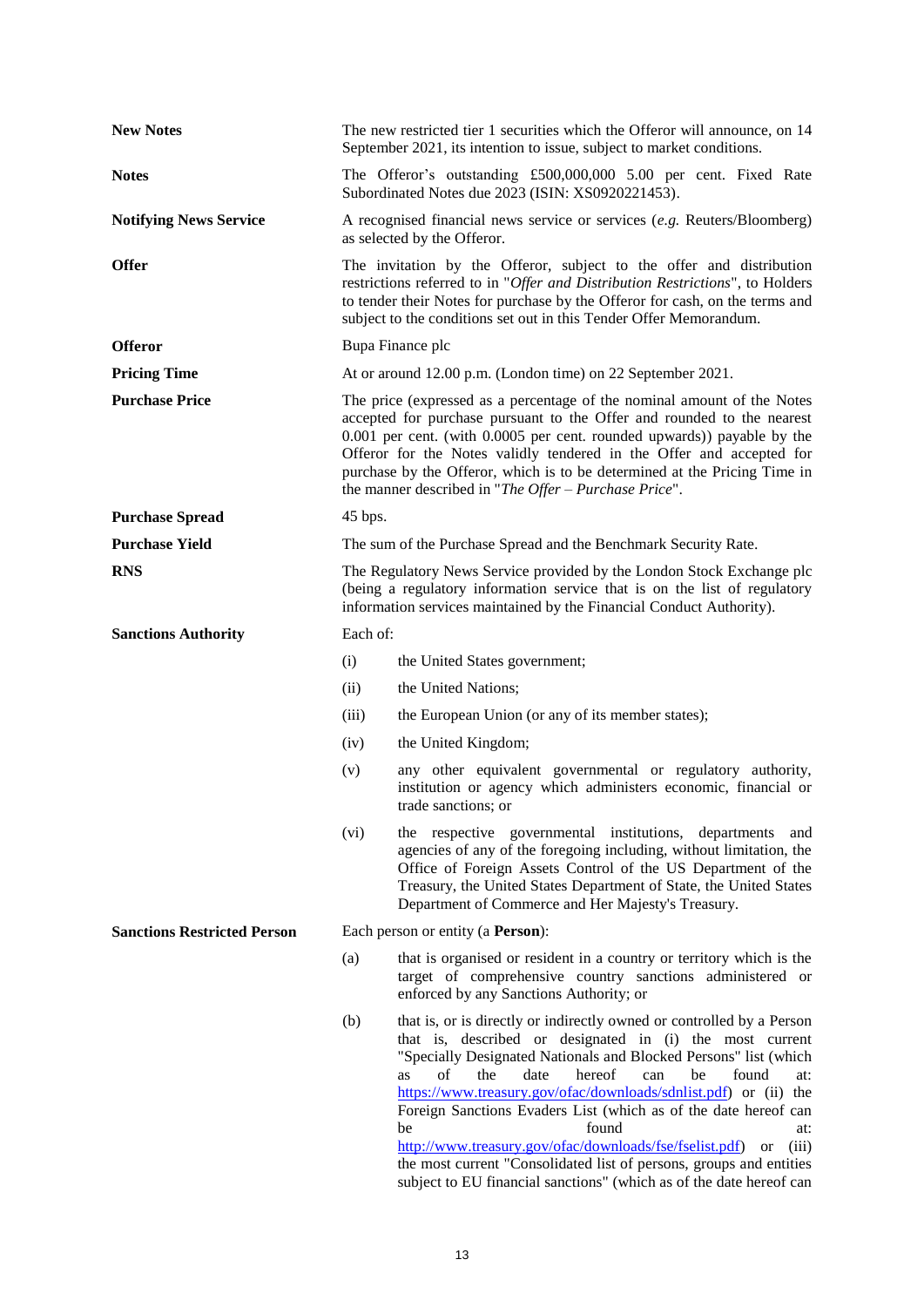|                                 |                                                                                                                                                                                                                                                                                                                                       | be                                                  |  | found                                                | at:                                                                                                                                                                                                                                                                                                                                                                                                                                                                                                                                                                                                                                                                                      |
|---------------------------------|---------------------------------------------------------------------------------------------------------------------------------------------------------------------------------------------------------------------------------------------------------------------------------------------------------------------------------------|-----------------------------------------------------|--|------------------------------------------------------|------------------------------------------------------------------------------------------------------------------------------------------------------------------------------------------------------------------------------------------------------------------------------------------------------------------------------------------------------------------------------------------------------------------------------------------------------------------------------------------------------------------------------------------------------------------------------------------------------------------------------------------------------------------------------------------|
|                                 |                                                                                                                                                                                                                                                                                                                                       |                                                     |  |                                                      | https://data.europa.eu/euodp/en/data/dataset/consolidated-list-of-                                                                                                                                                                                                                                                                                                                                                                                                                                                                                                                                                                                                                       |
|                                 |                                                                                                                                                                                                                                                                                                                                       |                                                     |  | persons-groups-and-entities-subject-to-eu-financial- |                                                                                                                                                                                                                                                                                                                                                                                                                                                                                                                                                                                                                                                                                          |
|                                 |                                                                                                                                                                                                                                                                                                                                       |                                                     |  | sanctionshttps://eeas.europa.eu/topics/sanctions-    |                                                                                                                                                                                                                                                                                                                                                                                                                                                                                                                                                                                                                                                                                          |
|                                 |                                                                                                                                                                                                                                                                                                                                       |                                                     |  | policy/8442/consolidated-list-sanctions en); or      |                                                                                                                                                                                                                                                                                                                                                                                                                                                                                                                                                                                                                                                                                          |
|                                 | (c)                                                                                                                                                                                                                                                                                                                                   | Annexes.                                            |  |                                                      | that is otherwise the subject of any sanctions administered or<br>enforced by any Sanctions Authority, other than solely by virtue<br>of their inclusion in: (i) the most current "Sectoral Sanctions<br>Identifications" list (which as of the date hereof can be found at:<br>https://www.treasury.gov/ofac/downloads/ssi/ssilist.pdf) (the SSI<br>List), (ii) Annexes 3, 4, 5 and 6 of Council Regulation No.<br>833/2014, as amended by Council Regulation No. 960/2014,<br>Council Regulation No. 2015/1797 and Council Regulation No.<br>2017/2212 (the EU Annexes), or (iii) any other list maintained by<br>a Sanctions Authority, with similar effect to the SSI List or the EU |
| <b>Scaling Factor</b>           | The factor to be used for any scaling of tenders of Notes pursuant to the<br>Offer, as described in this Tender Offer Memorandum. See "Further<br>Information and Terms and Conditions - Scaling of Tenders".                                                                                                                         |                                                     |  |                                                      |                                                                                                                                                                                                                                                                                                                                                                                                                                                                                                                                                                                                                                                                                          |
| <b>Settlement Date</b>          | Expected to be 24 September 2021 (subject to the right of the Offeror to<br>extend, re-open, amend and/or terminate the Offer).                                                                                                                                                                                                       |                                                     |  |                                                      |                                                                                                                                                                                                                                                                                                                                                                                                                                                                                                                                                                                                                                                                                          |
| <b>Target Acceptance Amount</b> | $£250,000,000$ , being the maximum aggregate nominal amount of Notes the<br>Offeror proposes to accept for purchase pursuant to the Offer (although the<br>Offeror reserves the right, in its sole discretion, to accept significantly<br>more or significantly less than (or none of) the Target Acceptance Amount<br>for purchase). |                                                     |  |                                                      |                                                                                                                                                                                                                                                                                                                                                                                                                                                                                                                                                                                                                                                                                          |
| <b>Tender Agent</b>             |                                                                                                                                                                                                                                                                                                                                       | Lucid Issuer Services Limited.                      |  |                                                      |                                                                                                                                                                                                                                                                                                                                                                                                                                                                                                                                                                                                                                                                                          |
| <b>Tender Instruction</b>       |                                                                                                                                                                                                                                                                                                                                       | for Holders to be able to participate in the Offer. |  |                                                      | The electronic tender and blocking instruction in the form specified in the<br>Clearing System Notice for submission by Direct Participants to the Tender<br>Agent via the relevant Clearing System and in accordance with the<br>requirements of such Clearing System by the relevant deadlines in order                                                                                                                                                                                                                                                                                                                                                                                |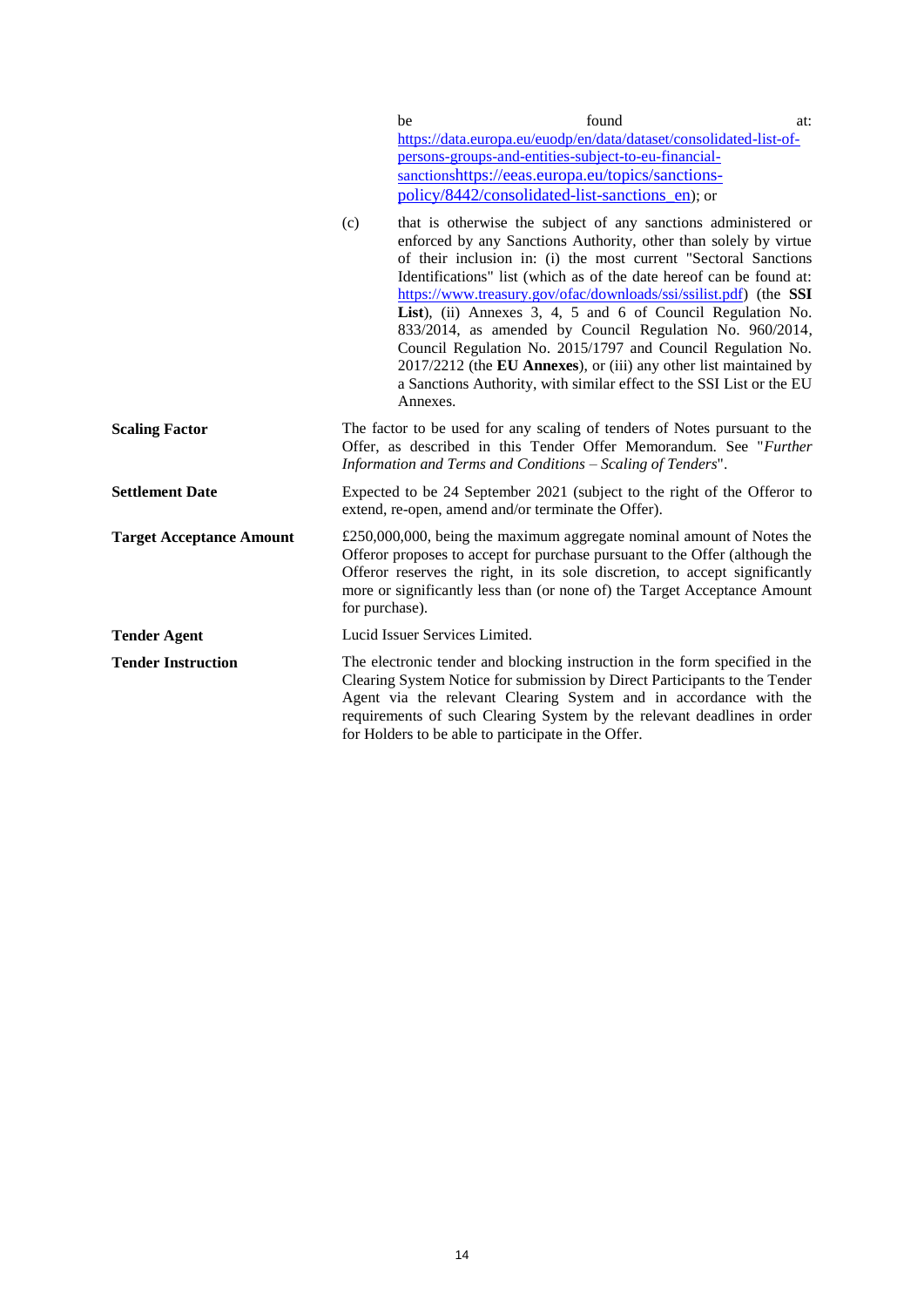# **FURTHER INFORMATION AND TERMS AND CONDITIONS**

# **Total amount payable to Holders**

If the Offeror decides to accept valid tenders of Notes pursuant to the Offer and the New Issue Condition is satisfied (or waived) on or prior to the Settlement Date, the total amount that will be paid to each Holder on the Settlement Date for the Notes accepted for purchase from such Holder will be an amount (rounded to the nearest £0.01, with half a pence rounded upwards) equal to the sum of:

- (a) the product of (i) the aggregate nominal amount of the Notes accepted for purchase from such Holder pursuant to the Offer and (ii) the Purchase Price; and
- (b) the Accrued Interest Payment on such Notes.

The Purchase Price will be determined by the Dealer Managers at the Pricing Time in the manner described in "*The Offer – Purchase Price*".

# **Scaling of Tenders**

If the Offeror decides to accept (subject to the satisfaction or waiver of the New Issue Condition on or prior to the Settlement Date) valid tenders of Notes pursuant to the Offer and the aggregate nominal amount of Notes validly tendered for purchase pursuant to the Offer is greater than the Final Acceptance Amount, the Offeror intends to accept such validly tendered Notes on a *pro rata* basis and, for the purpose of such acceptance, each such tender of Notes will be scaled by a factor (a **Scaling Factor**) derived from (i) the Final Acceptance Amount divided by (ii) the aggregate nominal amount of the Notes validly tendered (subject to adjustment to allow for the aggregate nominal amount of Notes accepted for purchase, following the rounding of tenders of Notes described in the next paragraph, to equal the Final Acceptance Amount exactly).

Each tender of Notes that is scaled in this manner will be rounded down to the nearest £1,000 in nominal amount. In addition, in the event of any such scaling, the Offeror intends to apply *pro rata* scaling to each valid tender of Notes in such a manner as will result in both (a) the relevant Holder transferring Notes to the Offeror in an aggregate nominal amount of at least  $£100,000$  (being the minimum denomination of the Notes), and (b) the relevant Holder's residual amount of Notes (being the nominal amount of the Notes the subject of the relevant Tender Instruction that are not accepted for purchase by virtue of such scaling) amounting to either (i) at least £100,000 or (ii) zero, and the Offeror therefore intends to adjust the relevant Scaling Factor applicable to any relevant Tender Instruction accordingly.

See also "*Risk Factors and Other Considerations – Minimum Denomination of the Notes*" below.

# **Payment**

If Notes validly tendered in the Offer are accepted for purchase by the Offeror and the New Issue Condition is satisfied (or waived), the aggregate amounts payable to Holders for such Notes in each Clearing System will be paid, in immediately available funds, on the Settlement Date (subject to the right of the Offeror to delay the acceptance of Tender Instructions as set out in this Tender Offer Memorandum) to such Clearing System for payment to the cash accounts of the relevant Holders in such Clearing System (see "*Procedures for Participating in the Offer*"). The payment of such aggregate amounts to the Clearing Systems will discharge the obligation of the Offeror to all such Holders in respect of the payment of the Purchase Price and Accrued Interest Payments.

Provided the Offeror makes, or has made on its behalf, full payment of the Purchase Price and Accrued Interest Payments for all Notes accepted for purchase pursuant to the Offer to the Clearing Systems on or before the Settlement Date (subject to any postponement of the Settlement Date as described above), under no circumstances will any additional interest be payable to a Holder because of any delay in the transmission of funds from the relevant Clearing System or any other intermediary with respect to such Notes of that Holder.

# **General conditions of the Offer**

The Offeror expressly reserves the right, in its sole discretion, to delay acceptance of tenders of Notes pursuant to the Offer in order to comply with applicable laws. In all cases, the purchase of Notes for cash pursuant to the Offer will only be made after the submission of a valid Tender Instruction in accordance with the procedures described in "*Procedures for Participating in the Offer*", which include the blocking of the Notes tendered in the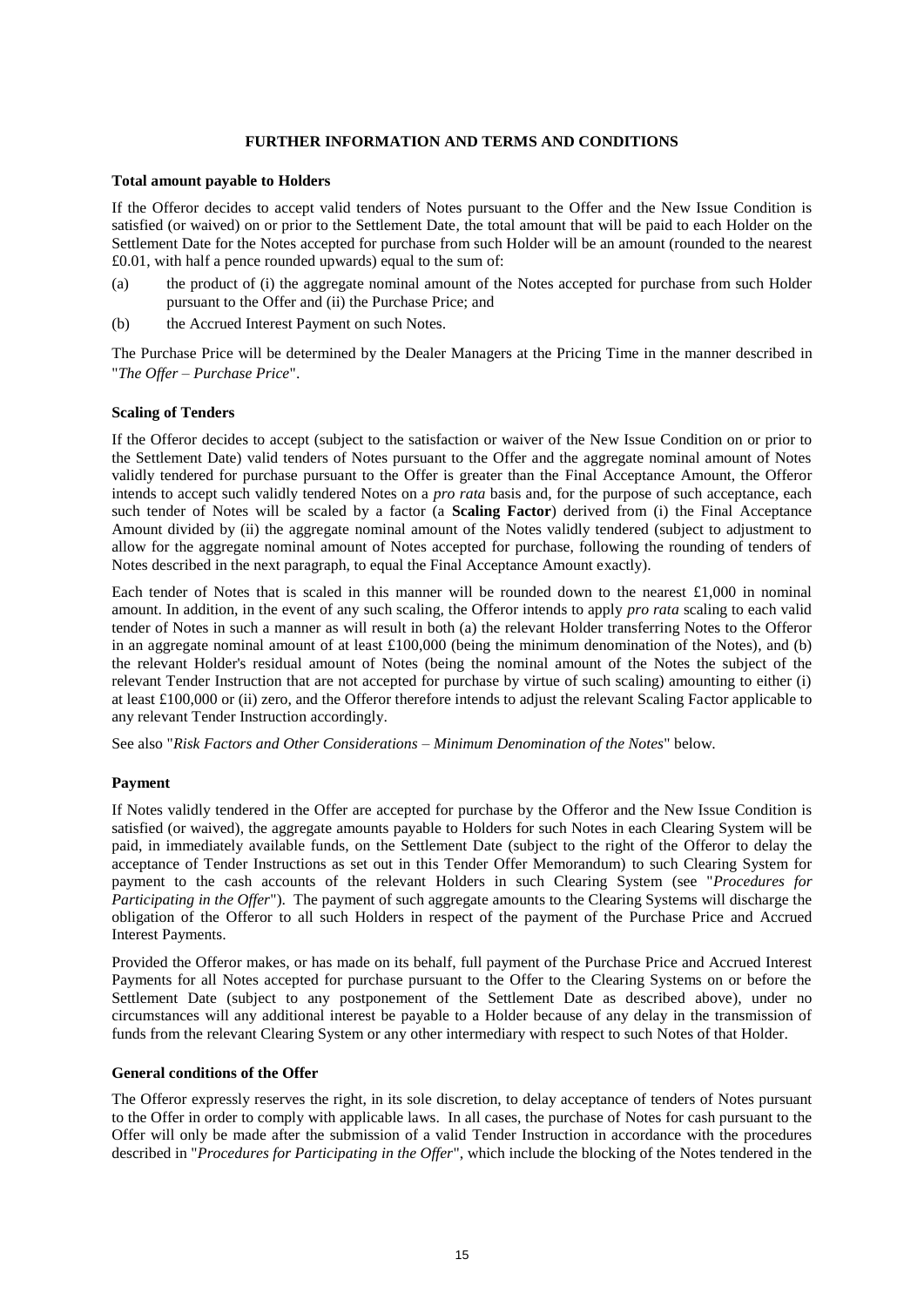relevant account in the relevant Clearing System as described in "*Risk Factors and Other Considerations – Restrictions on transfer of Notes*" below.

The Offeror will at all times have the discretion to accept for purchase any Notes tendered in the Offer, the tender of which would otherwise be invalid or, in the sole opinion of the Offeror, may otherwise be invalid.

The Offeror is not under any obligation to accept any tender of Notes for purchase pursuant to the Offer. Tenders of Notes for purchase may be rejected in the sole discretion of the Offeror for any reason, and the Offeror is not under any obligation to Holders to furnish any reason or justification for refusing to accept a tender of Notes for purchase. For example, tenders of Notes for purchase may be rejected in the sole discretion of the Offeror if the Offer is terminated, if the New Issue Condition is not satisfied, if the Offer does not comply with the relevant requirements of a particular jurisdiction or for any other reason.

Notes that are not successfully tendered or accepted for purchase pursuant to the Offer will remain outstanding.

Holders are advised that the Offeror may, in its sole discretion, accept tenders of Notes pursuant to the Offer on more than one date if the Offer is extended or re-opened.

All conditions to the Offer set out in this Tender Offer Memorandum will, if any Notes are to be accepted for purchase on the Settlement Date, be either satisfied or waived by the Offeror concurrently with or before the Settlement Date. If any of the conditions are not satisfied by the Expiration Deadline, the Offeror may, in its sole and absolute discretion and without giving any notice, terminate the Offer or extend the Offer and continue to accept tenders.

The failure of any person to receive a copy of this Tender Offer Memorandum or any announcement made or notice issued in connection with the Offer shall not invalidate any aspect of the Offer. No acknowledgement of receipt of any Tender Instruction and/or other documents will be given by the Offeror or the Tender Agent.

# **Costs and Expenses**

Any charges, costs and expenses incurred by the Holders or any intermediary in connection with the Offer shall be borne by such Holder. No brokerage costs are being levied by the Dealer Managers or the Tender Agent. Holders should check whether their brokers, custodians or other intermediaries will assess fees.

# **Announcements**

Unless stated otherwise, announcements in connection with the Offer will be made by or on behalf of the Offeror by (i) publication through RNS and (ii) the delivery of notices to the Clearing Systems for communication to Direct Participants. Such announcements may also be made (a) on the relevant Reuters Insider Screen and/or (b) by the issue of a press release to a Notifying News Service. Copies of all such announcements, press releases and notices can also be obtained upon request from the Tender Agent, the contact details for which are on the last page of this Tender Offer Memorandum. Significant delays may be experienced where notices are delivered to the Clearing Systems and Holders are urged to contact the Tender Agent for the relevant announcements during the course of the Offer. In addition, Holders may contact the Dealer Managers for information using the contact details on the last page of this Tender Offer Memorandum.

# **Governing law**

The Offer, each Tender Instruction and any purchase of Notes pursuant to the Offer, and any non-contractual obligations arising out of or in connection with the Offer, shall be governed by and construed in accordance with, English law. By submitting a Tender Instruction, the relevant Holder irrevocably and unconditionally agrees for the benefit of the Offeror, the Dealer Managers and the Tender Agent that the courts of England are to have exclusive jurisdiction to settle any disputes that may arise out of or in connection with the Offer or such Tender Instruction (including any disputes relating to any non-contractual obligations arising out of or in connection with the Offer) and that, accordingly, any suit, action or proceedings arising out of or in connection with the foregoing may be brought in such courts.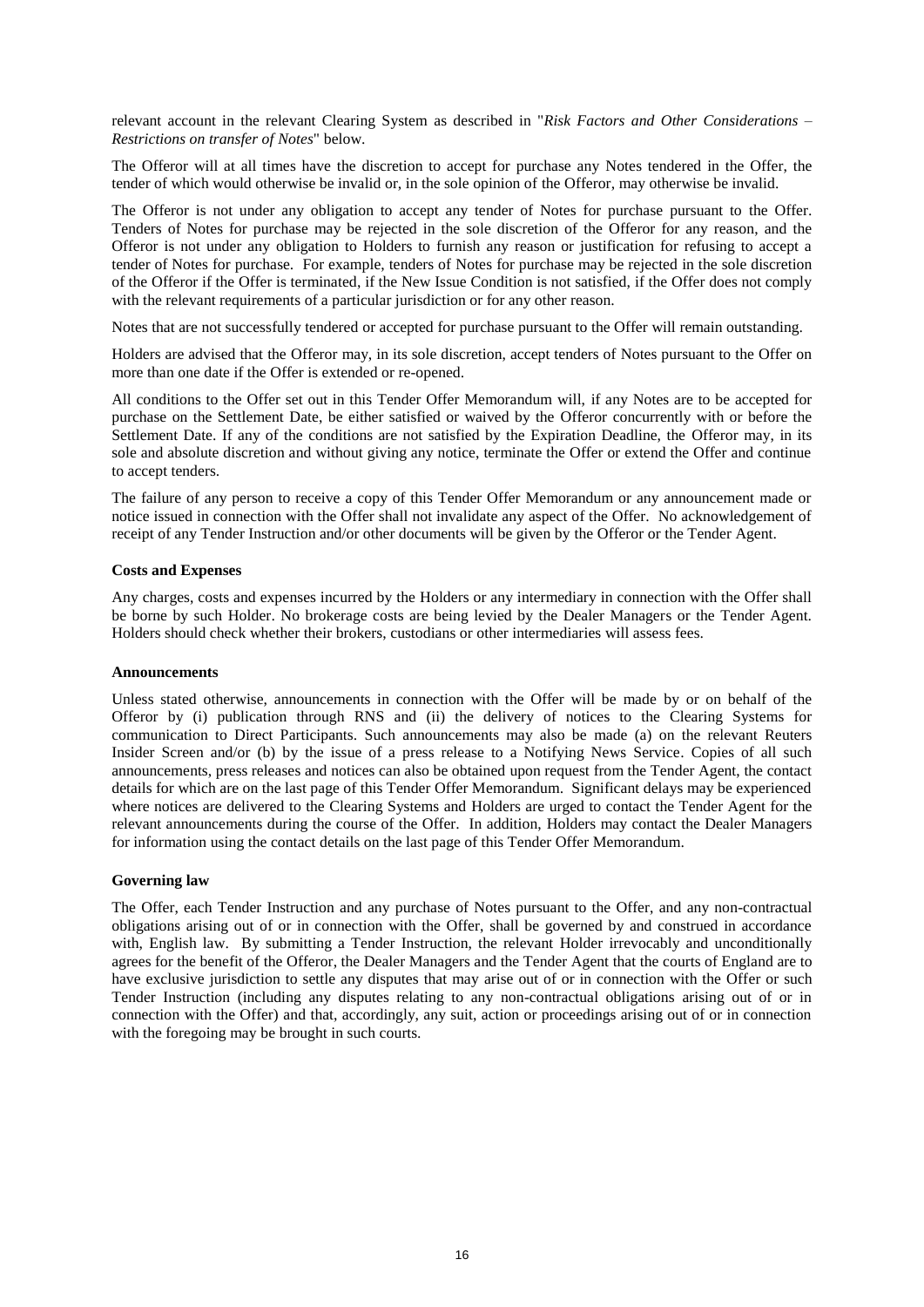# **RISK FACTORS AND OTHER CONSIDERATIONS**

*Before making a decision whether to tender Notes pursuant to the Offer, Holders should carefully consider all of the information in this Tender Offer Memorandum and, in particular, the following factors:*

# **Uncertainty as to the trading market for Notes not purchased**

Although the Notes that are not validly tendered by Holders or accepted for purchase by the Offeror (including any Notes which were validly tendered but were not accepted for purchase pursuant to the Offer by virtue of any scaling) will continue to be admitted to the official list of the Financial Conduct Authority and to trading on the London Stock Exchange plc's main market, to the extent tenders of Notes in the Offer are accepted by the Offeror and the Offer is completed, the trading markets for the Notes that remain outstanding following such completion may be significantly more limited. Such remaining Notes may command a lower price than a comparable issue of securities with greater market liquidity. A reduced market value and liquidity may also make the trading price of such remaining Notes more volatile. As a result, the market price for such Notes that remain outstanding after the completion of the Offer may be adversely affected as a result of the Offer. None of the Offeror, the Dealer Managers or the Tender Agent (or any of their respective affiliates) has any duty to make a market in any such remaining Notes.

#### **No obligation to accept tenders of Notes for purchase and the New Issue Condition**

The Offeror is not under any obligation to accept any tender of Notes for purchase pursuant to the Offer. The Offeror will determine the Final Acceptance Amount and any applicable Scaling Factor in its sole and absolute discretion. Additionally, the Offer is conditional on the satisfaction or waiver in the sole discretion of the Offeror of the New Issue Condition. Tenders of Notes for purchase may be rejected in the sole discretion of the Offeror for any reason, and the Offeror is not under any obligation to Holders to furnish any reason or justification for refusing to accept a tender of Notes for purchase. For example, tenders of Notes for purchase may be rejected if the Offer is terminated, if the New Issue Condition is not satisfied, if the Offer does not comply with the relevant requirements of a particular jurisdiction or for any other reason, in all cases in the sole discretion of the Offeror.

#### **No assurance of priority allocation in New Notes**

Whilst, when considering allocations of New Notes, the Offeror may in its sole discretion elect to give preference to those investors who have, prior to the allocation of the New Notes, either tendered or given a firm indication to the Dealer Managers that they intend to tender their Notes pursuant to the Offer, the Offeror is not obliged to allocate New Notes to an investor which has validly tendered or indicated an intention to tender Notes pursuant to the Offer. If any New Notes are allocated to an investor which has validly tendered its Notes, the nominal amount of New Notes so allocated may be less or more than the nominal amount of Notes tendered by such Holder and accepted by the Offeror pursuant to the Offer. If a Holder validly tenders Notes pursuant to the Offer, such Notes will remain subject to such tender and the conditions of the Offer as set out in this Tender Offer Memorandum, including the blocking of such Notes, irrespective of whether that Holder receives all, part or none of any allocation of New Notes for which it has applied.

# **Responsibility for complying with the procedures of the Offer**

Holders are responsible for complying with all of the procedures for tendering Notes pursuant to the Offer (including the submission of Tender Instructions). Holders who wish to tender their Notes for purchase should allow sufficient time for timely completion of the relevant submission procedures. None of the Offeror, the Dealer Managers or the Tender Agent (or any of their respective directors, officers, employees, agents or affiliates) assumes any responsibility for informing any Holder of irregularities with respect to such Holder's participation in the Offer including any errors or other irregularities, manifest or otherwise, in any Tender Instruction.

# **Completion, termination and amendment**

Until the Offeror (i) announces whether it has decided to accept valid tenders of Notes pursuant to the Offer and (ii) determines (in its sole discretion) that the New Issue Condition has been satisfied (or waived), no assurance can be given that the Offer will be completed. Notes that are not successfully tendered for purchase pursuant to the Offer will remain outstanding.

In addition, subject to applicable law and as provided in this Tender Offer Memorandum, the Offeror may, in its sole discretion, extend, re-open, amend or terminate the Offer at any time before such announcement and may, in its sole discretion, waive any of the conditions to the Offer either before or after such announcement.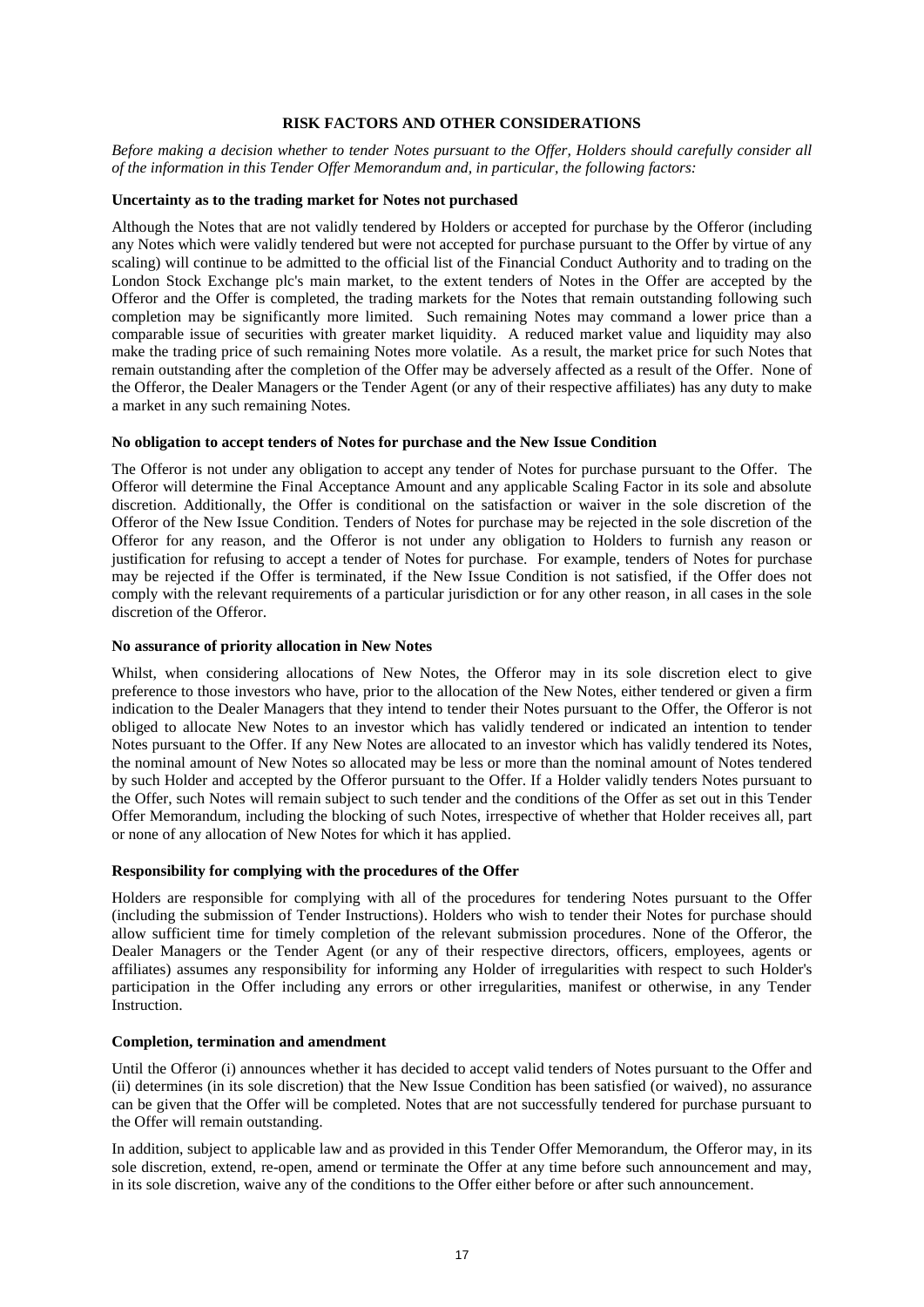# **Non-tendering Holders**

Holders who do not participate in the Offer, or whose Notes are not accepted for purchase by the Offeror pursuant to the Offer, will continue to hold their Notes subject to the terms and conditions of the Notes.

# **Tender Instructions irrevocable**

Tenders Instructions will be irrevocable except in the limited circumstances described in "*Extension, Amendment and Termination*".

# **Compliance with offer and distribution restrictions**

Holders are referred to the offer and distribution restrictions in "*Offer and Distribution Restrictions*" and the agreements, acknowledgements, representations, warranties and undertakings in "*Procedures for Participating in the Offer*", which Holders will be deemed to make on submission of a Tender Instruction. Non-compliance with these could result in, among other things, the unwinding of trades and/or heavy penalties.

# **Responsibility to consult advisers**

Each Holder is solely responsible for making its own independent appraisal of all matters as such Holder deems appropriate (including those relating to the Offer and the Offeror) and each Holder must make its own decision as to whether to tender any or all of its Notes for purchase pursuant to the Offer.

Holders should consult their own tax, accounting, financial and legal advisers regarding the suitability to themselves of the tax, accounting or other consequences of participating in the Offer.

None of the Offeror, the Dealer Managers, the Tender Agent, or any director, officer, employee, agent or affiliate of any such person, is acting for any Holder, or will be responsible to any Holder for providing any protections which would be afforded to its clients or for providing advice in relation to the Offer, and accordingly none of the Offeror, the Dealer Managers, the Tender Agent, or any director, officer, employee, agent or affiliate of any such person has made or will make any assessment of the merits and risks of the Offer or of the impact of the Offer on the interests of the Holders either as a class or as individuals, and none of them makes any recommendation as to whether Holders should tender Notes in the Offer.

# **Restrictions on transfer of Notes**

When considering whether to participate in the Offer, Holders should take into account that restrictions on the transfer of Notes by Holders will apply from the time of submission of Tender Instructions. A Holder will, on submitting a Tender Instruction, agree that its Notes will be blocked in the relevant account in the relevant Clearing System from the date the relevant Tender Instruction is submitted until the earlier of (i) the time of settlement on the Settlement Date and (ii) the date of any termination of the Offer (including where such Notes are not accepted by the Offeror for purchase) or on which the Tender Instruction is revoked, in the limited circumstances in which such revocation is permitted.

# **Costs incurred in blocking the Notes**

All fees, if any, which may be charged by the relevant Clearing System to the Direct Participant in connection with the blocking (or unblocking) of the Notes or otherwise must be borne by the Direct Participant or as otherwise agreed between the Direct Participant and the relevant Holder. For the avoidance of doubt, Direct Participants and Holders shall have no recourse to the Offeror, the Dealer Managers or the Tender Agent with respect to such costs.

# **Minimum Denomination of the Notes**

Tender Instructions must be submitted in respect of a minimum nominal amount of Notes of no less than  $\text{\pounds}100,000$  (being the minimum denomination of the Notes), and may be submitted in integral multiples of £1,000 thereafter.

A Holder whose Notes are accepted for purchase pursuant to the Offer and who, following purchase of the relevant Notes on the Settlement Date, continues to hold in its account with the relevant Clearing System further Notes in a nominal amount of less than £100,000, would need to purchase a nominal amount of Notes such that its holding amounts to at least £100,000 before (i) the Notes it continues to hold may be traded in the Clearing Systems or (ii) it may receive a definitive note in respect of such holding (should definitive notes be printed).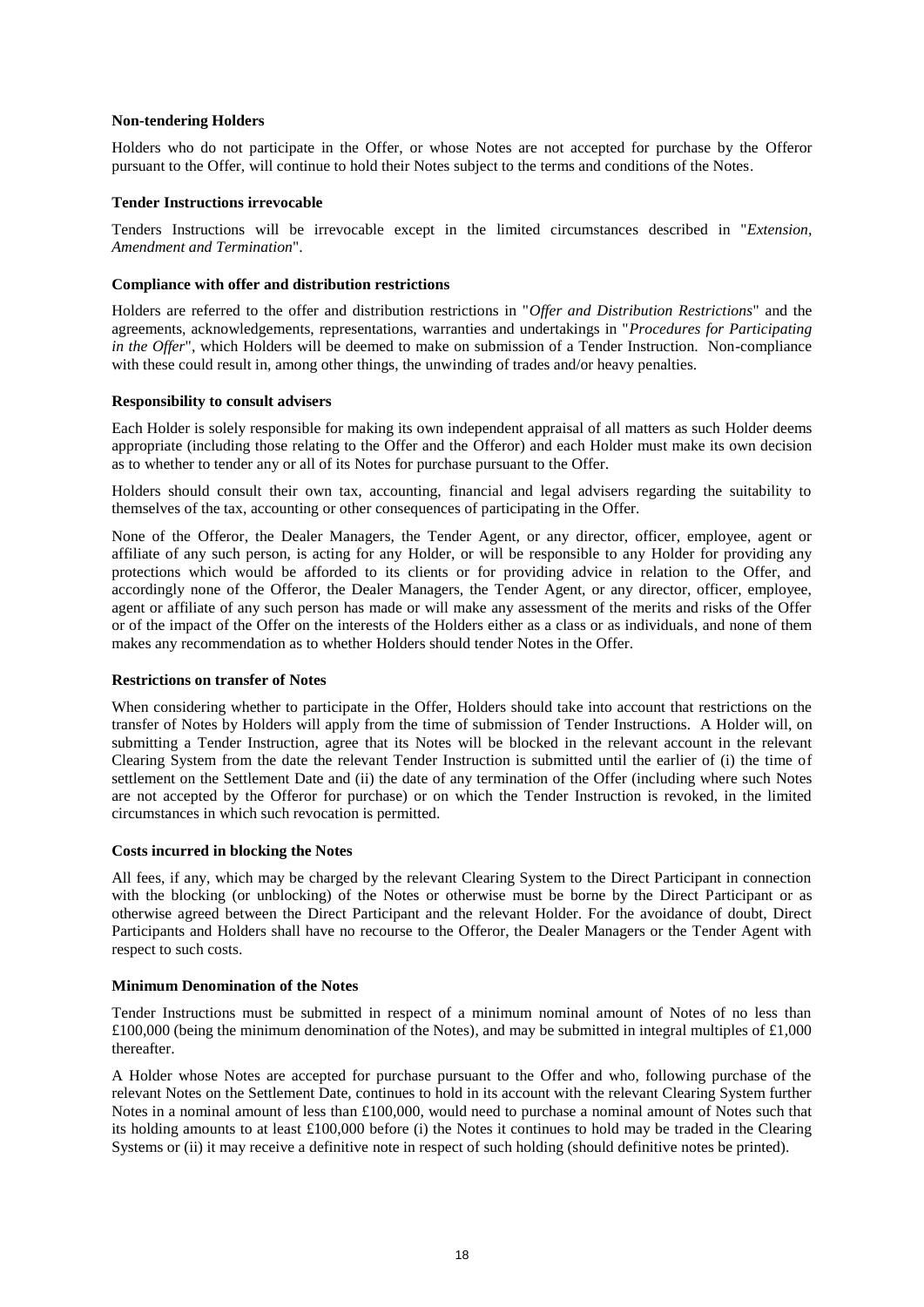# **Other purchases or redemption of the Notes**

Whether or not the Offer is completed, the Offeror, the Dealer Managers, the Tender Agent and their respective affiliates may, to the extent permitted by applicable law, continue to acquire, from time to time during or after the Offer, Notes other than pursuant to the Offer, including through open market purchases and privately negotiated transactions, tender offers, exchange offers or otherwise, upon such terms and at such prices as they may determine. The Offeror, any Dealer Manager or their respective affiliates may acquire further Notes after the Offer has expired or lapsed, whether in the market or otherwise.

The Offeror may also redeem any outstanding Notes in accordance with their terms and conditions.

The prices at which any outstanding Notes may be subsequently purchased or redeemed may be more or less than the price to be paid pursuant to the Offer and could be for cash or other consideration or otherwise on terms more or less favourable than those contemplated in the Offer.

# **Separate settlement**

Payments made under the Offer and the issue of New Notes are subject to separate settlement processes, and the Settlement Date for the Offer is expected to fall on or after the settlement date for the issue of the New Notes. Holders who subscribe for New Notes may be required to make payment for such New Notes prior to receiving any payment pursuant to the Offer.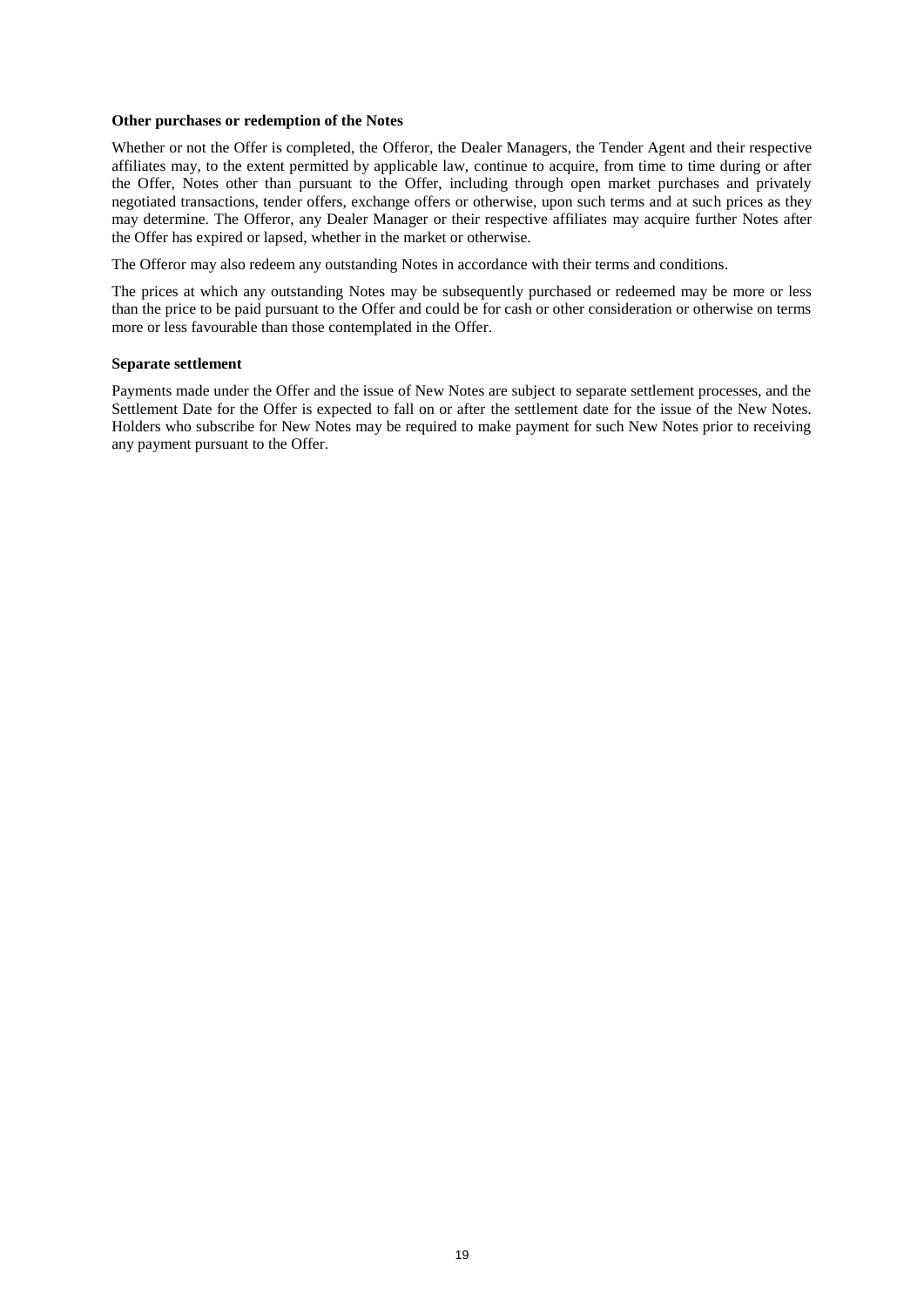# **TAX CONSEQUENCES**

In view of the number of different jurisdictions where tax laws may apply to a Holder, this Tender Offer Memorandum does not discuss the tax consequences for Holders arising from the purchase of Notes by the Offeror pursuant to the Offer. Holders are urged to consult their own professional advisers regarding these possible tax consequences under the laws of the jurisdictions that apply to them or to the sale of their Notes and the receipt pursuant to the Offer of the Purchase Price and the Accrued Interest Payment. Holders are liable for their own taxes and similar or related payments imposed on them under the laws of any applicable jurisdiction, and have no recourse to the Offeror, the Dealer Managers or the Tender Agent with respect to taxes arising in connection with the Offer.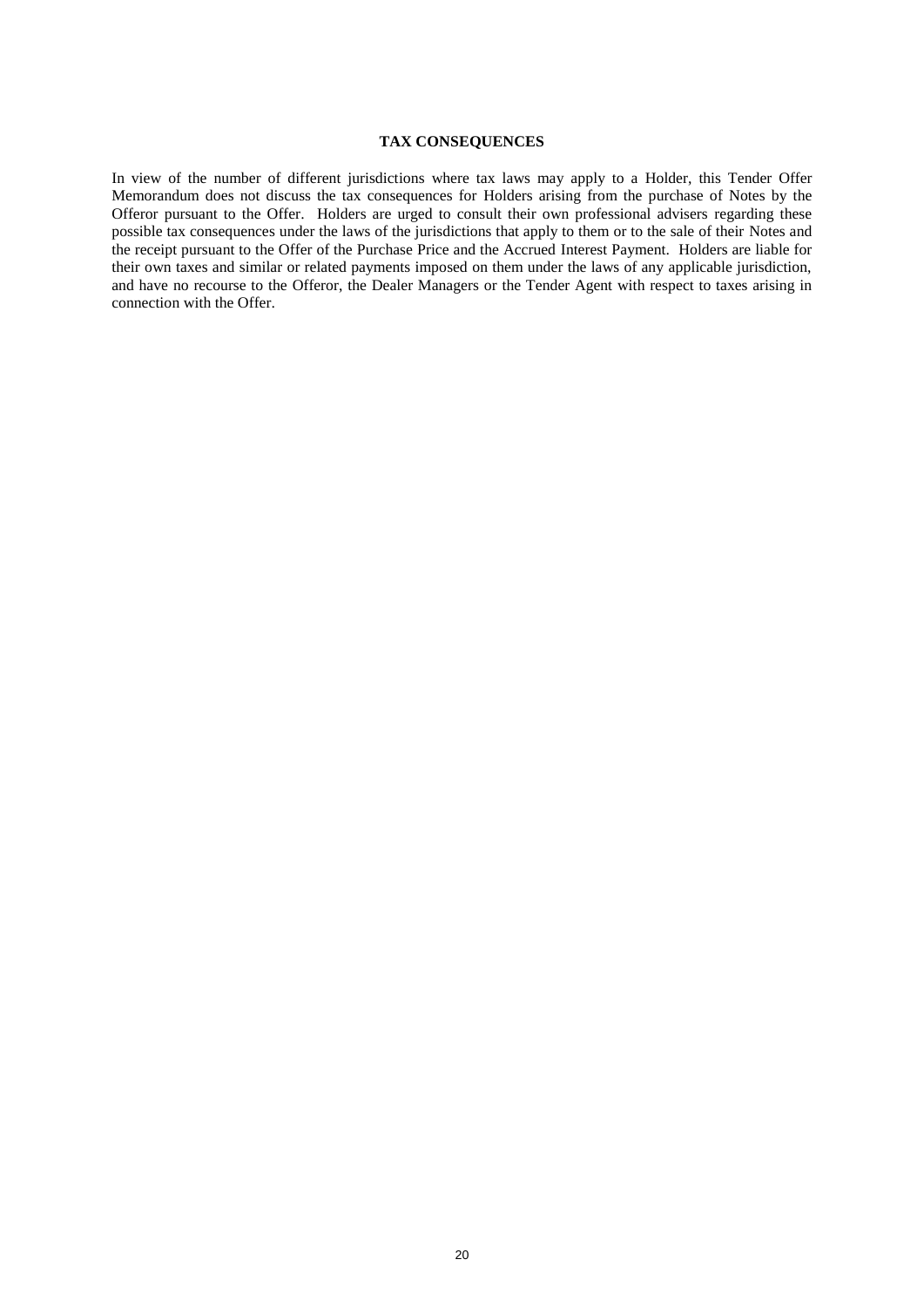# **PROCEDURES FOR PARTICIPATING IN THE OFFER**

*Holders who need assistance with respect to the procedures for participating in the Offer should contact the Tender Agent, the contact details for which are on the last page of this Tender Offer Memorandum.*

#### **Summary of Action to be Taken**

The Offeror will only accept tenders of Notes for purchase pursuant to the Offer which are made by way of the submission of valid Tender Instructions in accordance with the procedures set out in this section "*Procedures for Participating in the Offer*". It is each Holder's responsibility to inform itself of, and arrange for timely tender of its Notes in accordance with, the procedures and deadlines applicable to the Clearing System through which it tenders its Notes.

To tender Notes for purchase pursuant to the Offer, a Holder should deliver, or arrange to have delivered on its behalf, via the relevant Clearing System and in accordance with the requirements of such Clearing System, a valid Tender Instruction that is received by the Tender Agent by the Expiration Deadline. Tender Instructions must be submitted in respect of a minimum nominal amount of Notes of no less than £100,000 (being the minimum denomination of the Notes) and may be submitted in integral multiples of £1,000 thereafter.

*Holders are advised to check with any bank, securities broker or other intermediary through which they hold Notes when such intermediary would need to receive instructions from a Holder in order for that Holder to be able to participate in, or (in the limited circumstances in which revocation is permitted) revoke their instruction to participate in, the Offer by the deadlines specified in this Tender Offer Memorandum. The deadlines set by any such intermediary and each Clearing System for the submission and revocation of Tender Instructions will be earlier than the relevant deadlines specified in this Tender Offer Memorandum.*

#### **Tender Instructions**

The tendering of Notes in the Offer will be deemed to have occurred upon receipt by the Tender Agent from the relevant Clearing System, by the Expiration Deadline, of a valid Tender Instruction submitted in accordance with the requirements of such Clearing System. The receipt of such Tender Instruction by the relevant Clearing System will be acknowledged in accordance with the standard practices of such Clearing System and will result in the blocking of the relevant Notes in the Holder's account with the relevant Clearing System so that no transfers may be effected in relation to such Notes from the date the relevant Tender Instruction is delivered until the earlier of (i) the time of settlement on the Settlement Date and (ii) the date of any termination of the Offer (including where such Notes are not accepted by the Offeror for purchase) or on which the Tender Instruction is revoked, in the limited circumstances in which such revocation is permitted.

Holders must take the appropriate steps through the relevant Clearing System so that no transfers may be effected in relation to such blocked Notes at any time after the date of submission of such Tender Instruction, in accordance with the requirements of the relevant Clearing System and the deadlines required by such Clearing System. By blocking such Notes in the relevant Clearing System, each Direct Participant will be deemed to consent to have the relevant Clearing System provide details concerning such Direct Participant's identity to the Tender Agent (and for the Tender Agent to provide such details to the Offeror, the Dealer Managers and to their respective legal advisers).

# **Only Direct Participants may submit Tender Instructions. Each Holder that is not a Direct Participant must arrange for the Direct Participant through which such Holder holds its Notes to submit a valid Tender Instruction on its behalf to the relevant Clearing System before the deadlines specified by the relevant Clearing System, which will be earlier than the deadlines specified in this Tender Offer Memorandum.**

It is a term of the Offer that Tender Instructions are irrevocable except in the limited circumstances described in "*Extension, Amendment and Termination*". In such circumstances, Tender Instructions may be revoked by a Holder, or the relevant Direct Participant on its behalf, by submitting a valid electronic revocation instruction to the relevant Clearing System. To be valid, such instruction must specify the Notes to which the original Tender Instruction related, the securities account in which such Notes are deposited and any other information required by the relevant Clearing System.

By submitting a valid Tender Instruction to the relevant Clearing System in accordance with the standard procedures of such Clearing System, each Holder whose Notes are the subject of such Tender Instruction, and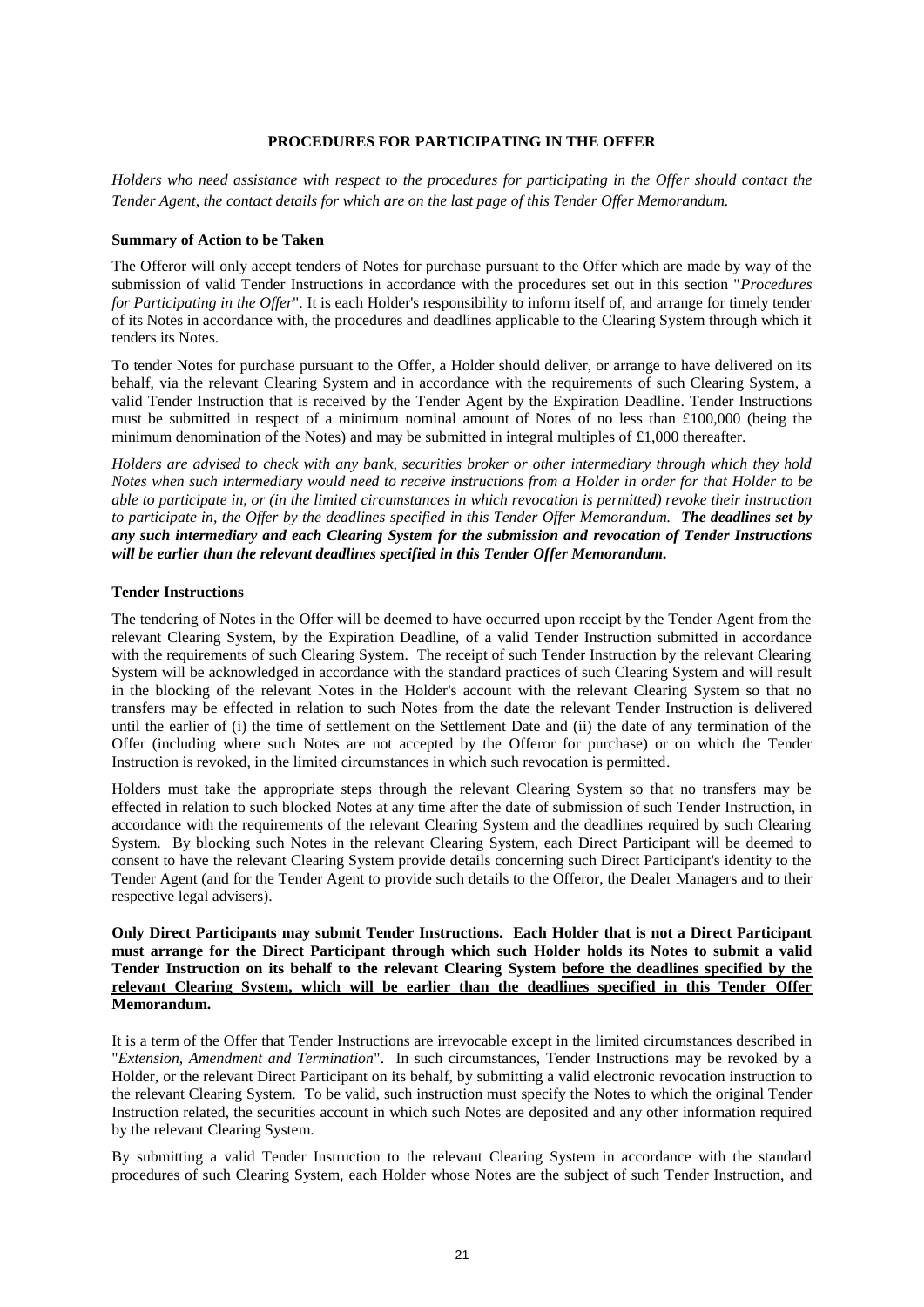any Direct Participant submitting such Tender Instruction on behalf of such Holder(s) shall in respect of itself and each such Holder, be deemed to agree, and acknowledge, represent, warrant and undertake, to the Offeror, the Dealer Managers and the Tender Agent the following at the time of submission of the Tender Instruction, the Expiration Deadline and the time of settlement on the Settlement Date (if a Holder or Direct Participant is unable to make any such agreement or acknowledgement or give any such representation, warranty or undertaking, such Holder or Direct Participant should contact the Tender Agent immediately):

- (a) it has received the Tender Offer Memorandum, and has reviewed and accepts the offer and distribution restrictions, terms, conditions, risk factors and other considerations of the Offer, all as described in this Tender Offer Memorandum, and it is assuming all the risks inherent in participating in the Offer and has undertaken an appropriate analysis of the implications of the Offer without reliance on the Offeror, the Dealer Managers or the Tender Agent (or any of their respective directors, officers, employees, agents or affiliates);
- (b) by blocking the relevant Notes in the relevant Clearing System, it will be deemed to consent, in the case of a Direct Participant, to have such Clearing System provide details concerning its identity to the Tender Agent (and for the Tender Agent to provide such details to the Offeror and the Dealer Managers, and their respective legal advisers);
- (c) upon the terms and subject to the conditions of the Offer, it irrevocably tenders for purchase in the Offer the nominal amount of Notes blocked, or to be blocked, as the case may be, in its account in the relevant Clearing System and, subject to and effective on such purchase by the Offeror, it renounces all right, title and interest in and to all such Notes purchased by or at the direction of the Offeror and waives and releases any rights or claims it may have against the Offeror with respect to any such Notes and the Offer;
- (d) if the Notes tendered for purchase are accepted by the Offeror it acknowledges that (i) the Purchase Price and the Accrued Interest Payment will be paid in sterling, (ii) such cash amounts will be deposited by or on behalf of the Offeror with the Clearing Systems on the Settlement Date, (iii) on receipt of such cash amounts, the Clearing Systems will make payments promptly to the accounts in the Clearing Systems of the relevant Holders and (iv) payment of such cash amounts to or to the order of the Clearing Systems will discharge the obligation of the Offeror to such Holder in respect of the payment of the cash amounts, and no additional amounts shall be payable to the Holder in the event of a delay in the payment of such cash amounts by the relevant Clearing System or an intermediary to the Holder;
- (e) it agrees to ratify and confirm each and every act or thing that may be done or effected by the Offeror, any of its directors or any person nominated by the Offeror in the proper exercise of his or her powers and/or authority hereunder;
- (f) it agrees to do all such acts and things as shall be necessary and execute any additional documents deemed by the Offeror to be desirable, in each case to complete the transfer of the relevant Notes to the Offeror or its nominee against payment to it of the Purchase Price and the Accrued Interest Payment for such Notes and/or to perfect any of the authorities expressed to be given hereunder;
- (g) it has observed the laws of all relevant jurisdictions; obtained all requisite governmental, exchange control or other required consents; complied with all requisite formalities; and paid, or will pay any issue, transfer or other taxes or requisite payments due from it in each respect in connection with any offer or acceptance in any jurisdiction and that it has not taken or omitted to take any action in breach of the terms of the Offer or which will or may result in the Offeror, the Dealer Managers, the Tender Agent, or any other person acting in breach of the legal or regulatory requirements of any such jurisdiction in connection with the Offer;
- (h) all authority conferred or agreed to be conferred pursuant to its acknowledgements, agreements, representations, warranties and undertakings, and all of its obligations shall be binding upon its successors, assigns, heirs, executors, trustees in bankruptcy and legal representatives, and shall not be affected by, and shall survive, its death or incapacity;
- (i) no information has been provided to it by the Offeror, the Dealer Managers or the Tender Agent, or any of their respective directors, officers, employees, agents or affiliates, with regard to the tax consequences for Holders arising from the purchase of Notes by the Offeror pursuant to the Offer and the receipt by the Holder of the Purchase Price and Accrued Interest Payment, and it acknowledges that it is solely liable for any taxes and similar or related payments imposed on it under the laws of any applicable jurisdiction as a result of its participation in the Offer (including the receipt pursuant to the Offer of the Purchase Price and Accrued Interest Payment) and agrees that it will not and does not have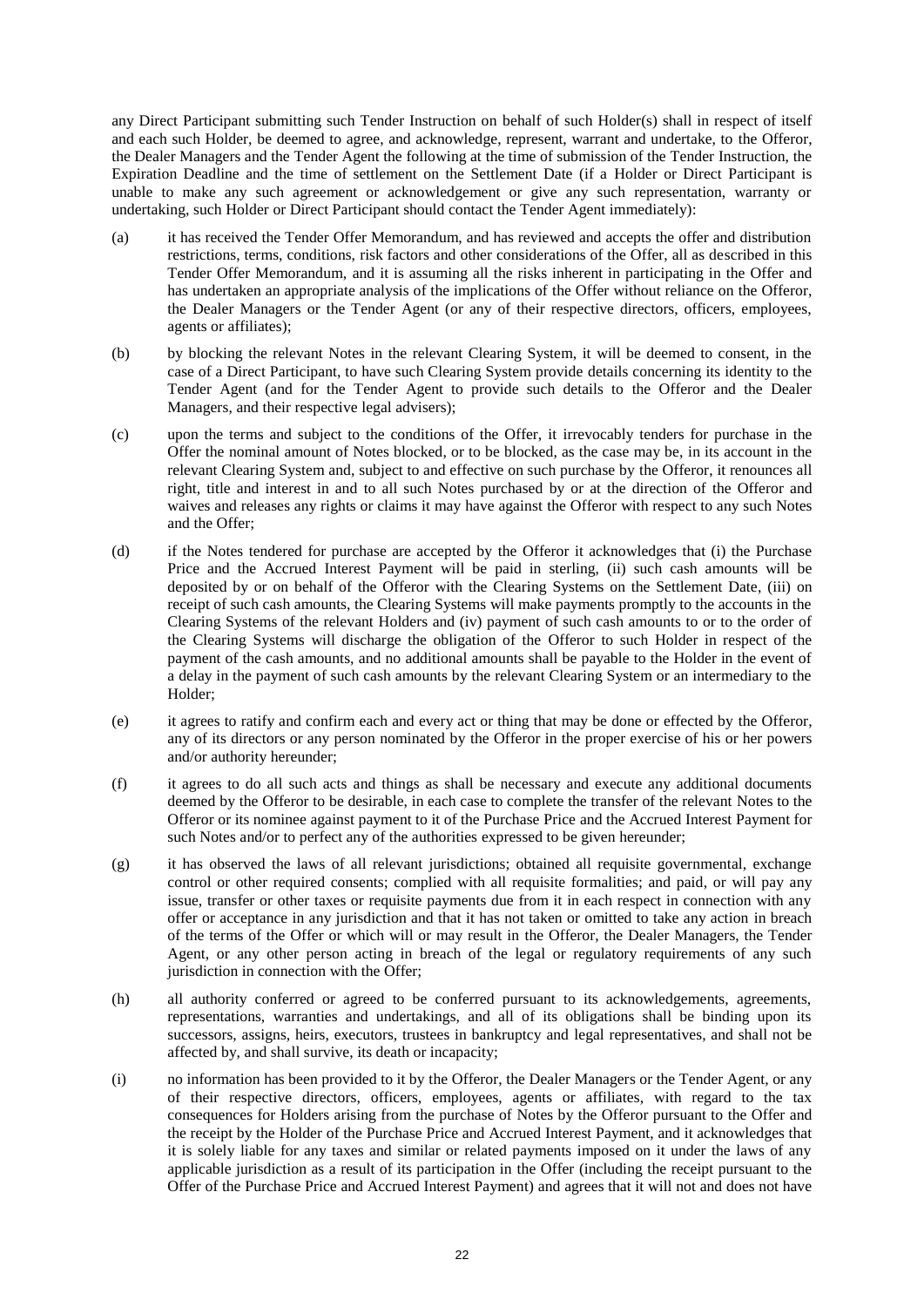any right of recourse (whether by way of reimbursement, indemnity or otherwise) against the Offeror, the Dealer Managers or the Tender Agent, or any of their respective directors, officers, employees, agents or affiliates, or any other person in respect of such taxes and payments;

- (j) none of the Offeror, the Dealer Managers or the Tender Agent (or any of their respective directors, officers, employees, agents or affiliates) has given it any information with respect to the Offer save as expressly set out in this Tender Offer Memorandum nor has any of them made any recommendation to it as to whether it should tender Notes in the Offer, it has had access to such financial and other information concerning the Notes, and has consulted with its own legal, regulatory, tax, business, investment, financial and accounting advisers, as it deems necessary or appropriate in order to make an informed decision with respect to its tendering of Notes for purchase in the Offer; it is not relying on any communication (written or oral) made by any party involved in the Offer or any such party's affiliates as constituting a recommendation to tender Notes in the Offer; and it is able to bear the economic risks of participating in the Offer;
- (k) it is not a person to whom it is unlawful to make an invitation pursuant to the Offer under applicable securities laws, it has not distributed or forwarded this Tender Offer Memorandum or any other documents or materials relating to the Offer to any such person(s) and it has (before submitting, or arranging for the submission on its behalf, as the case may be, of the Tender Instruction in respect of the Notes it is tendering for purchase) complied with all laws and regulations applicable to it for the purposes of its participation in the Offer;
- (l) either (a) (i) it is the beneficial owner of the Notes being tendered in the Offer and (ii) it is not a U.S. Person, is located and resident outside the United States and it is participating in the Offer from outside the United States or (b) (i) it is acting on behalf of the beneficial owner of the Notes being tendered in the Offer on a non-discretionary basis and has been duly authorised to so act and (ii) such beneficial owner has confirmed to it that it is not a U.S. Person, is located and resident outside the United States and it is participating in the Offer from outside the United States;
- (m) it is not located in Italy or, if it is located in Italy, it is an authorised person or is tendering Notes through an authorised person (such as an investment firm, bank or financial intermediary permitted to conduct such activities in Italy in accordance with the Legislative Decree No. 58 of 24 February 1998, as amended, *Commissione Nazionale per le Società e la Borsa* (**CONSOB**) Regulation No. 20307 of 15 February 2018, as amended from time to time, and Legislative Decree No. 385 of 1 September 1993, as amended) and in compliance with applicable laws and regulations or with requirements imposed by CONSOB or any other Italian authority;
- (n) it is not located or resident in the United Kingdom or, if it is located or resident in the United Kingdom, it is a person falling within the definition of investment professionals (as defined in Article 19(5) of the Financial Promotion Order) or within Article 43 of the Financial Promotion Order, or to whom this Tender Offer Memorandum and any other documents or materials relating to the Offer may otherwise lawfully be communicated in accordance with the Financial Promotion Order;
- (o) it is not located or resident in France or, if it is located or resident in France, it is a qualified investor as defined in Article 2(e) of Regulation (EU) 2017/1129;
- (p) it is not a Sanctions Restricted Person;
- (q) it has full power and authority to tender the Notes it has tendered in the Offer and, if such Notes are accepted for purchase by the Offeror such Notes will be transferred to, or to the order of, the Offeror with full title free from all liens, charges and encumbrances, not subject to any adverse claim and together with all rights attached to such Notes, and it will, upon request, execute and deliver any additional documents and/or do such other things deemed by the Offeror to be necessary or desirable to complete the transfer and cancellation of such Notes or to evidence such power and authority;
- (r) in respect of its Notes which it has tendered in the Offer and which are accepted on the terms of the Offer, it (i) releases, to the fullest extent permitted by law, the Offeror, the Dealer Managers, the Tender Agent and their respective financial and legal advisers (together in each case with their respective members, representatives, directors, officers, employees, agents or affiliates) from any liabilities in relation to or arising in connection with the preparation, negotiation or implementation of the Offer or any part thereof, (ii) waives, to the fullest extent permitted by law, all rights and entitlement it may otherwise have or acquire to bring, participate in or enforce legal proceedings of any nature against the Offeror, the Dealer Managers, the Tender Agent and/or their respective financial and legal advisers (together in each case with their respective members, representatives, directors, officers, employees, agents or affiliates) in connection with the Offer and/or its Notes, (iii) waives, to the fullest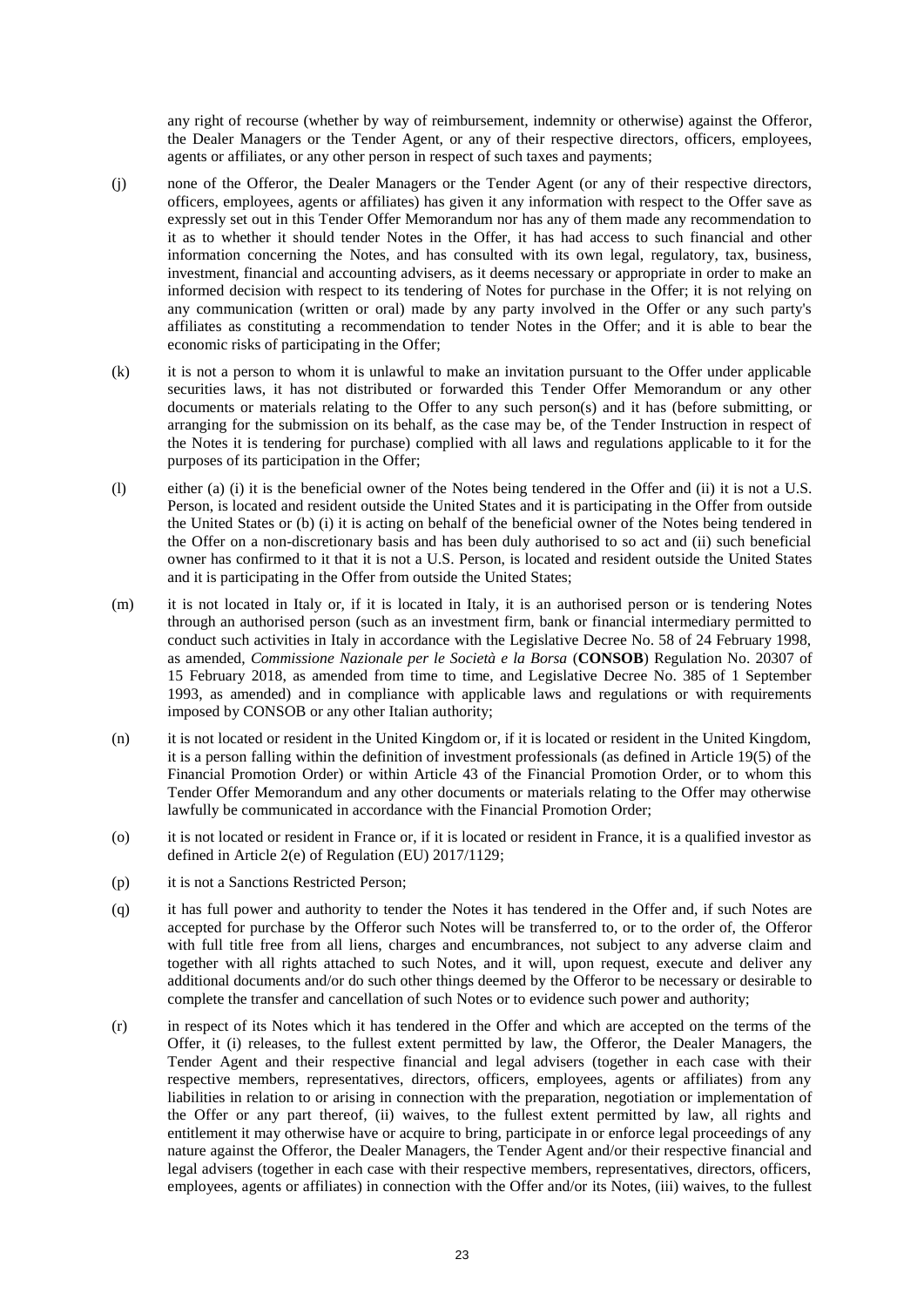extent permitted by law, all its rights, title and interest to and claims in respect of such Notes and (iv) acknowledges that the Contracts (Rights of Third Parties) Act 1999 applies to the foregoing acknowledgements, representations, warranties and undertakings;

- (s) it holds and will hold, until the time of settlement on the Settlement Date, the tendered Notes blocked in the relevant Clearing System and, in accordance with the requirements of, and by the deadline required by, such Clearing System, it has submitted, or has caused to be submitted, a Tender Instruction to such Clearing System to authorise the blocking of the tendered Notes with effect on and from the date of such submission so that, at any time pending the transfer of such Notes on the Settlement Date to the Offeror, or to its agent on its behalf, or until any revocation of such Tender Instruction (in the limited circumstances in which revocation is permitted), no transfers of such Notes may be effected;
- (t) the terms and conditions of the Offer shall be deemed to be incorporated in, and form a part of, the relevant Tender Instruction which shall be read and construed accordingly, and that the information given by or on behalf of such Holder in the relevant Tender Instruction is true and will be true in all respects at the time of the purchase of the Notes tendered on the Settlement Date;
- (u) it accepts that (i) the Offeror is under no obligation to accept tenders of Notes for purchase pursuant to the Offer, and accordingly such tender may be accepted or rejected by the Offeror in its sole discretion and for any reason; (ii) settlement of the Offer is conditional on the satisfaction (or waiver) of the New Issue Condition; and (iii) the submission of a Tender Instruction does not guarantee such Holder any allocation of New Notes, if issued;
- (v) the Offeror's acceptance for payment of Notes offered pursuant to any of the procedures described in this Tender Offer Memorandum will constitute a binding agreement between such Holder and the Offeror in accordance with the terms and subject to the conditions of the Offer;
- (w) it acknowledges that, in the event of a withdrawal or termination of the Offer by the Offeror, the Tender Instructions with respect to the relevant Notes will be deemed to be revoked, and the relevant Notes will be unblocked in the relevant Direct Participant's Clearing System account;
- (x) the information given by or on behalf of such Holder in the Tender Instruction is true and will be true in all respects at the time of the purchase of the Notes on the Settlement Date; and
- (y) it acknowledges that the Offeror, the Dealer Managers and the Tender Agent will rely upon the truth and accuracy of the foregoing acknowledgements, agreements, representations, warranties, undertakings and directions and it shall indemnify the Offeror, the Dealer Managers and the Tender Agent against all and any losses, costs, claims, liabilities, expenses, charges, actions or demands which any of them may incur or which may be made against any of them as a result of any breach of any of the terms of, or any of the acknowledgements, agreements, representations, warranties, undertakings and/or directions given in connection with the Offer (including any acceptance thereof) by any such Holder.

The representation, warranty and undertaking set out in paragraph (p) above shall, other than when such representation, warranty and undertaking is made by a Holder (and the Direct Participant submitting the relevant Tender Instruction on such Holder's behalf) at the time of submission of the relevant Tender Instruction, not be sought or given if and to the extent that it is or would be a breach of any provision of Council Regulation (EC) No 2271/1996 (including as it forms part of UK domestic law by virtue of the European Union (Withdrawal) Act 2018) (the **Blocking Regulations**) and/or any associated and applicable national law, instrument or regulation related thereto.

The receipt of a Tender Instruction by the relevant Clearing System will constitute instructions to debit the securities account of the relevant Direct Participant on the Settlement Date in respect of all of the Notes that the relevant Holder has validly tendered and which have been accepted for purchase by the Offeror pursuant to the Offer, upon receipt by such Clearing System of an instruction from the Tender Agent for such Notes to be transferred to the specified account of the Offeror or its agent on its behalf and against payment by the Offeror of the Purchase Price and the Accrued Interest Payment for such Notes, subject to the automatic revocation of those instructions on the date of any termination of the Offer (including where such Notes are not accepted for purchase by the Offeror) or on the valid revocation of such Tender Instruction, in the limited circumstances in which such revocation is permitted as described in "*Extension, Amendment and Termination – Revocation Rights*", and subject to acceptance of the Offer by the Offeror and all other conditions of the Offer.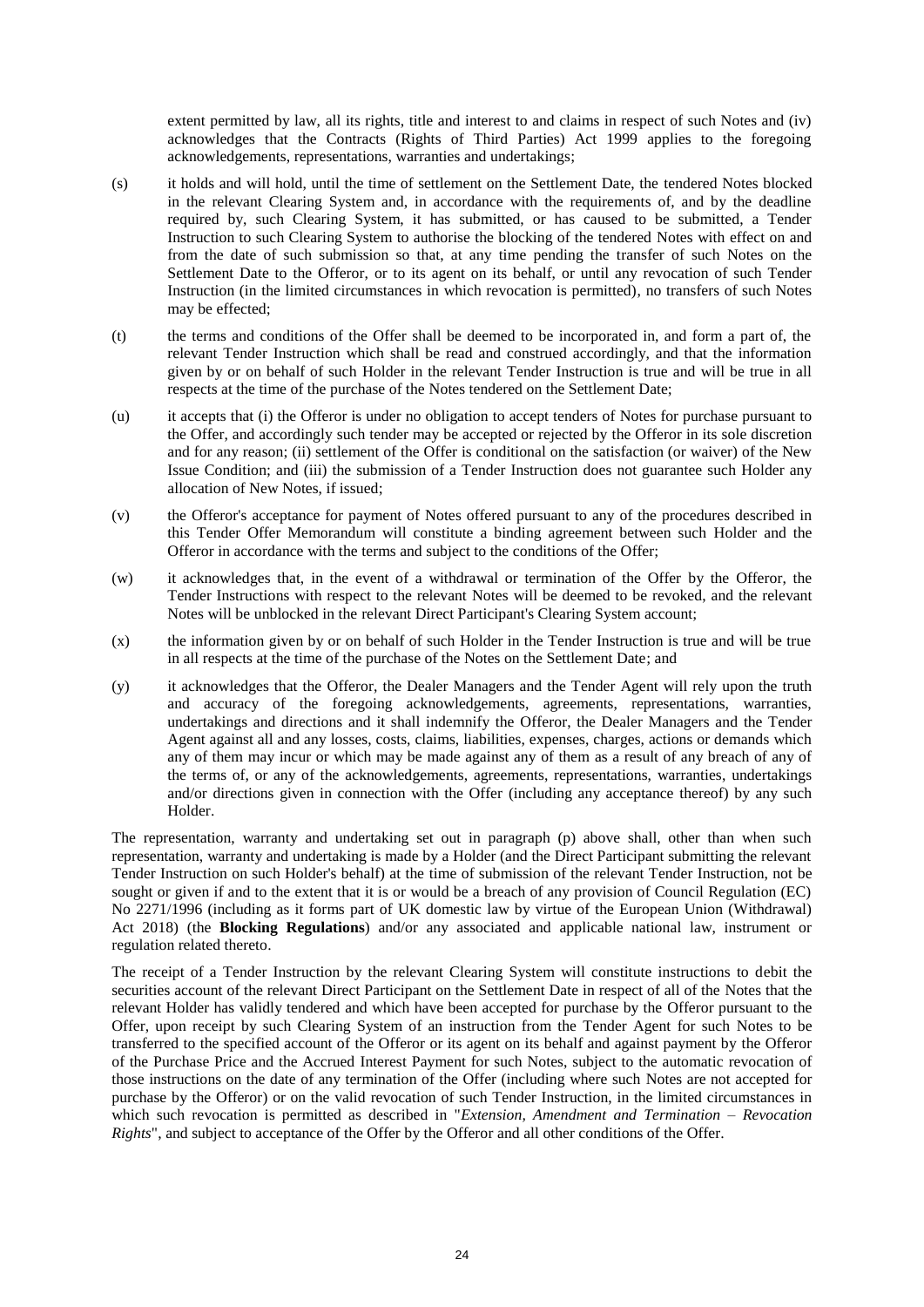# **General**

# *Separate Tender Instructions*

A separate Tender Instruction must be completed on behalf of each beneficial owner.

# *Irrevocability*

The submission of a valid Tender Instruction in accordance with the procedures set out in this section "*Procedures for Participating in the Offer*" will be irrevocable (except in the limited circumstances described in "*Extension, Amendment and Termination – Revocation Rights*").

# *Irregularities*

All questions as to the validity, form, eligibility and valid revocation (including times of receipt) of any Tender Instruction will be determined by the Offeror in its sole discretion, which determination shall be final and binding.

The Offeror reserves the absolute right to reject any and all Tender Instructions or (in the limited circumstances in which revocation is permitted) revocation instructions not in proper form or for which any corresponding agreement by the Offeror to accept would, in the opinion of the Offeror and its legal advisers, be unlawful. The Offeror also reserves the absolute right to waive any defects, irregularities or delay in the submission of any and all Tender Instructions or revocation instructions. The Offeror also reserves the absolute right to waive any such defect, irregularity or delay in respect of a particular tender of Notes, whether or not the Offeror elects to waive similar defects, irregularities or any delay in respect of any other Notes.

Any defect, irregularity or delay must be cured within such time as the Offeror determines, unless waived by it. Tender Instructions will be deemed not to have been made until such defects, irregularities or delays have been cured or waived. None of the Offeror, the Dealer Managers or the Tender Agent shall be under any duty to give notice to a Holder of any defects, irregularities or delays in any Tender Instruction or revocation instruction nor shall any of them incur any liability for failure to give such notice.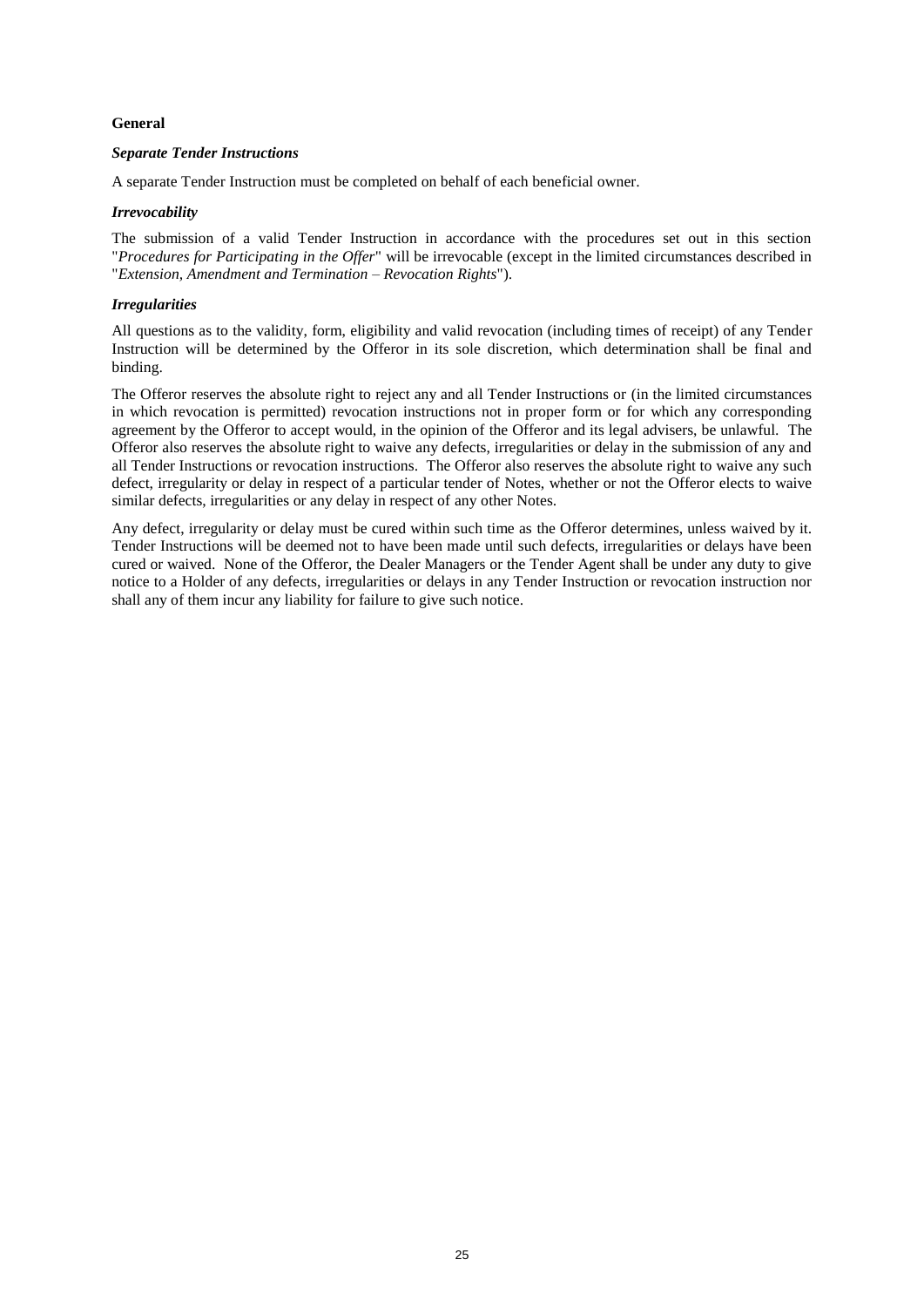# **EXTENSION, AMENDMENT AND TERMINATION**

#### **Extension, Amendment and Termination**

Notwithstanding any other provision of the Offer, the Offeror may, subject to applicable laws, at its option and in its sole discretion, at any time before any acceptance by it of the Notes tendered for purchase in the Offer:

- (a) extend the Expiration Deadline for, or re-open, the Offer (in which case all references in this Tender Offer Memorandum to "Expiration Deadline" shall, unless the context otherwise requires, be to the latest time and date to which the Expiration Deadline has been so extended or the Offer re-opened);
- (b) otherwise extend, re-open or amend the Offer in any respect (including, but not limited to, any increase, decrease, extension, re-opening or amendment, as applicable, in relation to the Expiration Deadline, the Pricing Time, the Target Acceptance Amount, the Benchmark Security, the Settlement Date, the Purchase Spread and/or the New Issue Condition);
- (c) delay the acceptance of Tender Instructions or purchase of Notes validly tendered in the Offer until satisfaction or waiver of the conditions to the Offer, even if the Offer has expired; or
- (d) terminate the Offer, including with respect to Tender Instructions submitted before the time of such termination.

The Offeror also reserves the right at any time to waive any or all of the conditions of the Offer as set out in this Tender Offer Memorandum.

The Offeror will ensure Holders are notified of any such extension, re-opening, amendment or termination as soon as is reasonably practicable after the relevant decision is made. To the extent a decision is made to waive any condition of the Offer generally, as opposed to in respect of certain tenders of Notes for purchase only, such decision will also be announced as soon as is reasonably practicable after it is made. See "*Further Information and Terms and Conditions – Announcements*".

# **Revocation Rights**

If the Offeror amends the Offer in any way (including by way of the making of any announcement, or the issue of any supplement or other form of update to this Tender Offer Memorandum, in which any material development is disclosed) that, in the opinion of the Offeror (in consultation with the Dealer Managers), is materially prejudicial to the interests of Holders that have already submitted Tender Instructions before the announcement of such amendment (which announcement shall include a statement that, in the opinion of the Offeror, such amendment is materially prejudicial to the interests of such Holders and shall notify Holders of the above mentioned revocation right), then such Tender Instructions may be revoked at any time from the date and time of the announcement of such amendment of the Offer until 4.00 p.m. (London time) on the second Business Day following such announcement (subject to the earlier deadlines required by the Clearing Systems and any intermediary through which Holders hold their Notes).

For the avoidance of doubt, (a) a decision by the Offeror to set the Final Acceptance Amount at a significantly higher or lower level than the Target Acceptance Amount, or (b) any extension or re-opening of the Offer (including any amendment in relation to the Expiration Deadline and/or Settlement Date) in accordance with the terms of the Offer as described in this section "*Extension, Amendment and Termination*" shall not be considered materially prejudicial to the interests of Holders that have submitted Tender Instructions (provided that the settlement of the Offer as so extended or re-opened will be completed by the Offeror by no later than the day falling ten Business Days after the originally scheduled Settlement Date).

Holders wishing to exercise any right of revocation as set out above should do so in accordance with the procedures set out in "*Procedures for Participating in the Offer – Tender Instructions*". Beneficial owners of Notes that are held through an intermediary are advised to check with such entity when it needs to receive instructions to revoke a Tender Instruction in order to meet the above deadline. For the avoidance of doubt, any Holder who does not exercise any such right of revocation in the circumstances and in the manner specified above, shall be deemed to have waived such right of revocation and its original Tender Instruction will remain effective.

# **Effect of Amendment**

Any Tender Instruction submitted prior to an amendment to the terms of the Offer which is either (i) not materially prejudicial to the interests of Holders that have already submitted Tender Instructions before the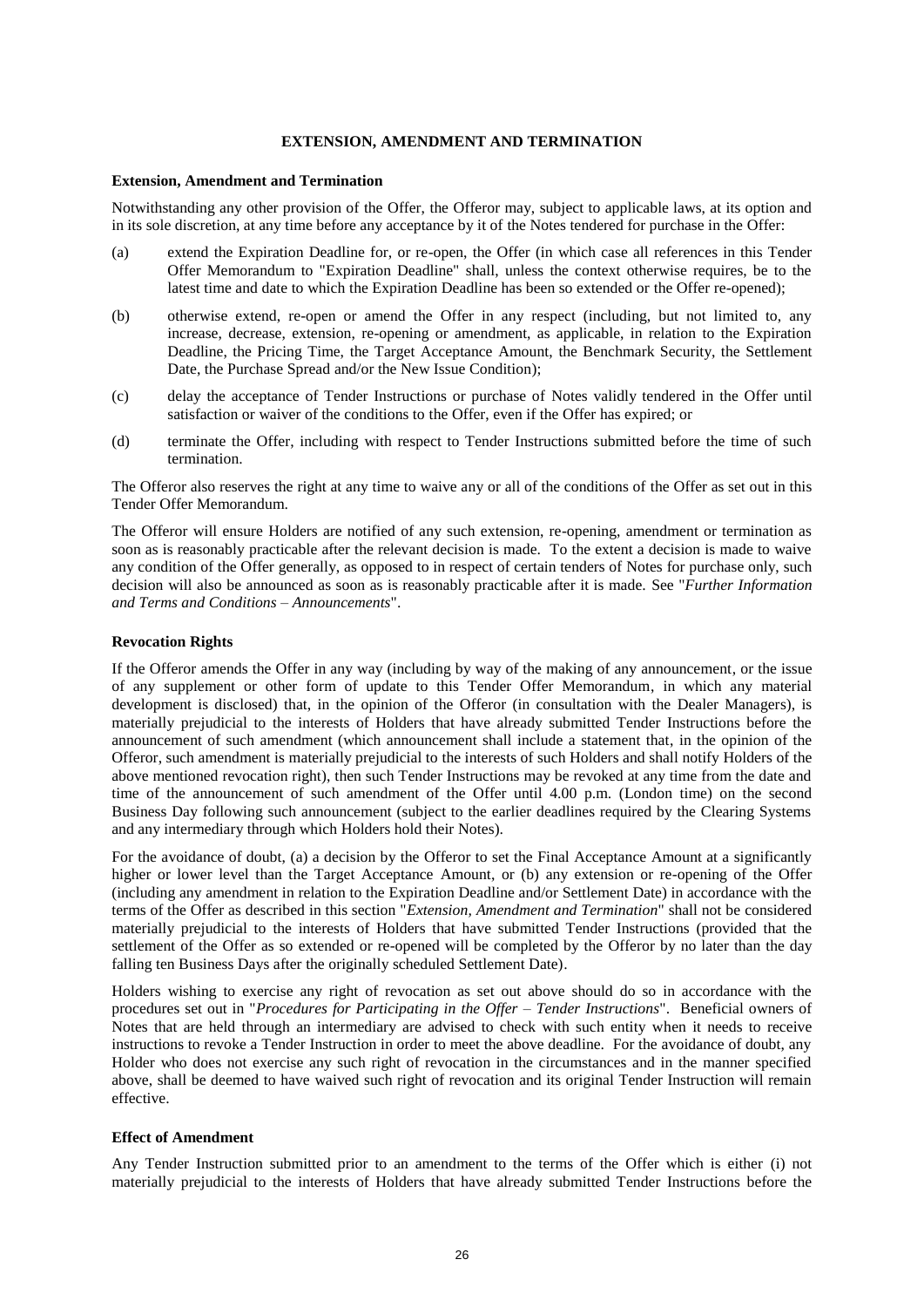announcement of such amendment, or (ii) in relation to which Holders have not exercised any available revocation rights, will continue to be valid and binding following any amendment to the Offer (and any such Tender Instruction shall be deemed to have been made on the terms of the Offer as so amended, and any purchase in respect of Notes which are the subject of such Tender Instruction shall be deemed to have been entered into on the terms of the amended Offer).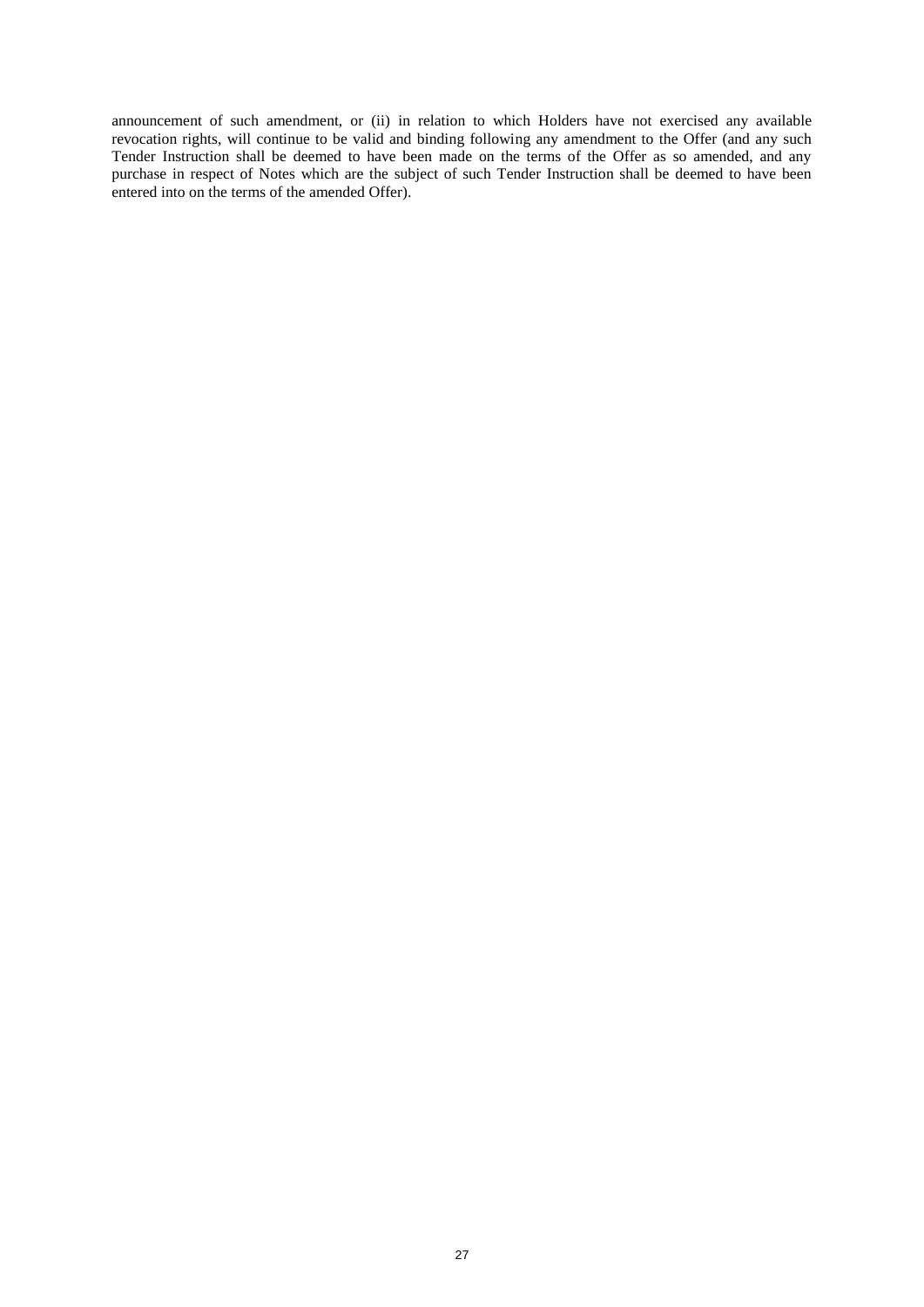# **DEALER MANAGERS AND TENDER AGENT**

The Offeror has retained BNP Paribas, Citigroup Global Markets Limited, HSBC Bank plc and NatWest Markets Plc to act as Dealer Managers and Lucid Issuer Services Limited to act as Tender Agent for the Offer. The Offeror has entered into a dealer manager agreement with the Dealer Managers and an engagement letter with the Tender Agent, each of which contains certain provisions regarding payment of fees, expense reimbursement and indemnity arrangements relating to the Offer.

For the purposes of the settlement of the Offer on the Settlement Date, the Purchase Price and Accrued Interest Payment for each Holder in respect of the Notes validly tendered for purchase by such Holder and accepted by the Offeror will be calculated on behalf of the Offeror. Such calculations will, absent manifest error, be conclusive and binding on the Offeror and the Holders.

The Dealer Managers and their respective affiliates may contact Holders regarding the Offer and may request brokerage houses, custodians, nominees, fiduciaries and others to forward this Tender Offer Memorandum and related materials to Holders.

The Dealer Managers and their respective affiliates have provided and continue to provide certain investment banking services to the Offeror for which they have received and will receive compensation that is customary for services of such nature.

Each Dealer Manager and/or its affiliates may have a holding in, or may from time to time provide advice or other investment services in relation to, or engage in transactions involving, the Notes. Further, each of the Dealer Managers may (subject always to the offer and distribution restrictions set out in this Tender Offer Memorandum) (i) submit Tender Instructions for its own account; and (ii) submit Tender Instructions on behalf of other Holders.

None of the Dealer Managers, the Tender Agent or any of their respective directors, officers, employees, agents or affiliates assume any responsibility for the accuracy or completeness of the information concerning the Offer, the Offeror, any of its affiliates, the Notes contained in this Tender Offer Memorandum or for any failure by the Offeror to disclose events that may have occurred or may affect the significance or accuracy of such information.

Any Dealer Manager may (i) submit Tender Instructions for its own account and (ii) submit Tender Instructions (subject to the offer restrictions set out in "*Offer and Distribution Restrictions*") on behalf of other Holders.

The Dealer Managers are acting exclusively for the Offeror and no one else in connection with the arrangements described in this Tender Offer Memorandum and none of the Offeror, the Dealer Managers, the Tender Agent, or any director, officer, employee, agent or affiliate of any such person, will be responsible to any Holder for providing any protections which would be afforded to its clients or for providing advice in relation to the Offer, and accordingly none of the Offeror, the Dealer Managers, the Tender Agent, or any of their respective directors, officers, employees, agents or affiliates makes any representation or recommendation whatsoever regarding the Offer, or any recommendation as to whether Holders should tender Notes in the Offer.

The Tender Agent is the agent of the Offeror and owes no duty to any Holder.